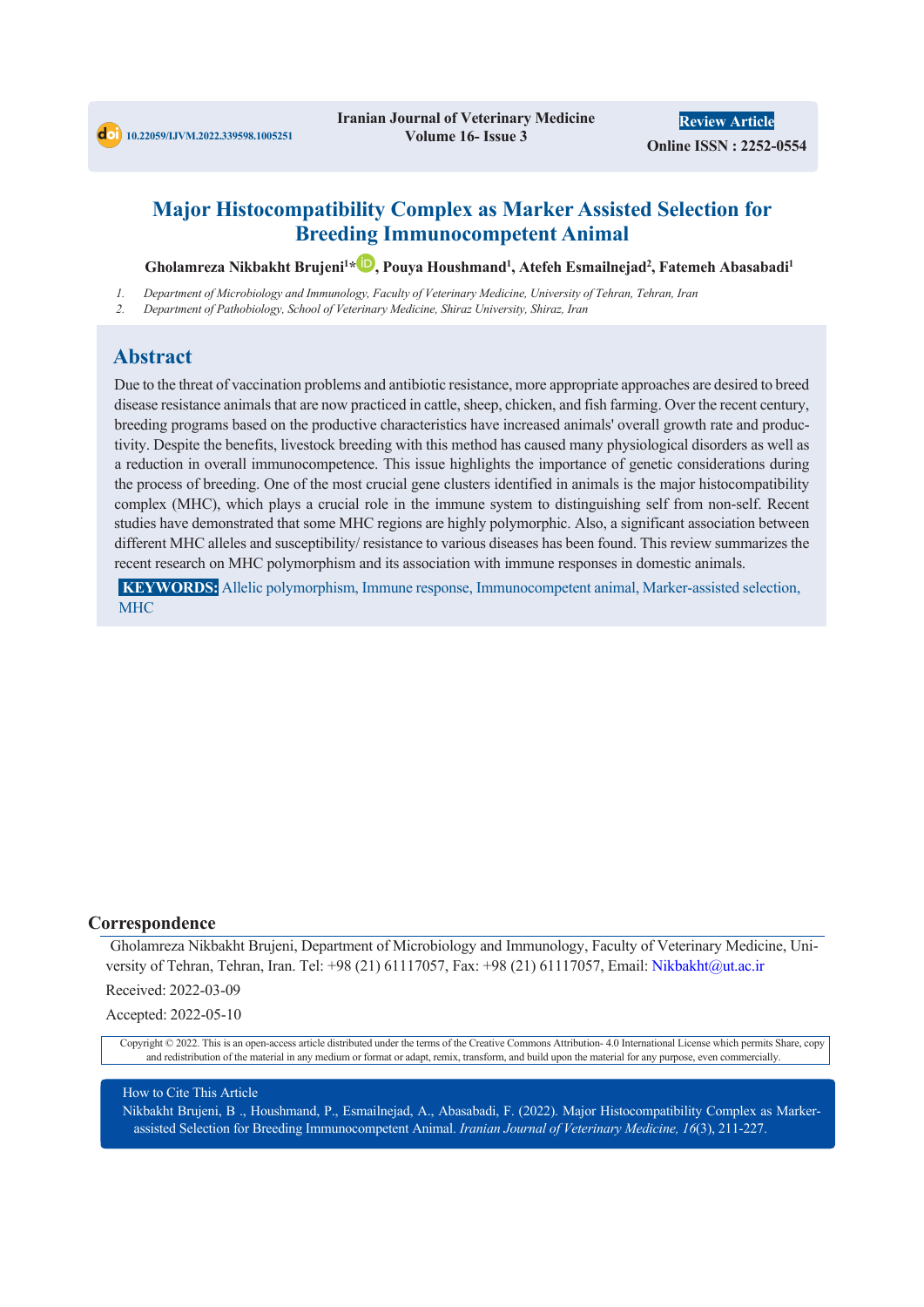# **Introduction**

During the past half-century, commercial breeding programs based on productive traits have improved animal growth rate and production. Still, high selection intensity for quantitative traits caused many physiological disorders as well as a reduction in overall immunocompetence. For breeding resistance animals, gathering knowledge regarding the population's genetic makeup is a fundamental tool that helps identify variations in immunological traits. On the other hand, knowledge of the genetic diversity at immune response genes is necessary for understanding the host-pathogen interactions, disease resistance, and susceptibility. In this regard, the combination of traditional genetic selection and molecular marker-assisted selection (MAS) based on the immunogenetics criteria is expected to be a more effective breeding approach (White & Knowles, 2013).

The major histocompatibility complex (MHC) is a cluster of genes that plays a central role in the immune system to distinguish self from non-self. It was first discovered in mice as the genetic locus responsible for rapid tissue allograft rejection and encoding some highly polymorphic alloantigens on the surface of cells. Graft rejection is an accidental consequence of the basic function of the polymorphic alloantigens, the MHC classical class I and II molecules, whose role is to bind and present peptide fragments to T lymphocytes of the immune system (Rock *et al.*, 2016; Wieczorek *et al.*, 2017; Wosen *et al.*, 2018; Nakamura *et al.*, 2019). It is now known that MHC also has important roles in autoimmunity and reproductive success. The extreme polymorphism and somatic variations in MHC genes enable the host to recognize many foreign peptides and direct immune reactions toward humoral and/or cell-mediated response (Zakharova *et al.*, 2019). T cell epitope mapping could be applied in vaccine design and formulations for all species where functional MHC molecules have been analyzed. In veterinary science, the important role of MHC in disease resistance and production traits has made it a precious marker in selection programs (Behl *et al.*, 2012; Q. H. Han *et al.*, 2019; Manlik *et al.*, 2019; Jaworska *et al.*, 2020).

Several important characteristics of MHC genes that make them exceptional candidates for investigation are mentioned in [Table 1.](#page-1-0)

<span id="page-1-0"></span>**Table 1.** Substantial properties of MHC genes that make them precious targets of research

| 1. MHC classes are polygenic                                                                   |
|------------------------------------------------------------------------------------------------|
| 2. MHC genes are the most polymorphic genes in the genome                                      |
| 3. MHC genes are co dominantly expressed in each individual                                    |
| 4. MHC genes play an important role in the immune system, autoimmunity, reproduction, economic |
| traits, and life history strategies                                                            |

The MHC region, also known as leukocyte antigen (LA), comprises three clusters of genes, including classes I, II, and III. Class I and II genes express cell surface glycoproteins and are functionally divided into two types of classical and nonclassical MHC. Classical MHC molecules have polymorphic nature and present peptide ligands to T cell receptors (TcR). In contrast, nonclassical MHC molecules mediate non-restricted T cell functions such as inhibitory or activating stimuli in natural killer cells, peptide loading of class II molecules in the endosomal/lysosomal system, and displaying lipids. MHC class III encodes for other immune components like complement components (C2, C4, factor B) and cytokines (e.g., TNF-α) (Al Naqbi *et al.*, 2021; Matzaraki *et al.*, 2017; Radwan *et al.*, 2020; Tumer *et al.*, 2019).

MHC class I region includes three different loci, A/B/C, that encodes transmembrane α glycoproteins chains containing  $\alpha$ 1,  $\alpha$ 2, and mostly  $\alpha$ 3 domain, which is dimerized with soluble β-2-microglobulin. Classical MHC I molecules present endogenous antigens (e.g., viral and tumor peptides) to CD8+ T cells and mediate cellular immunity. MHC class II region includes four different loci, DP/DQ/DR/DW,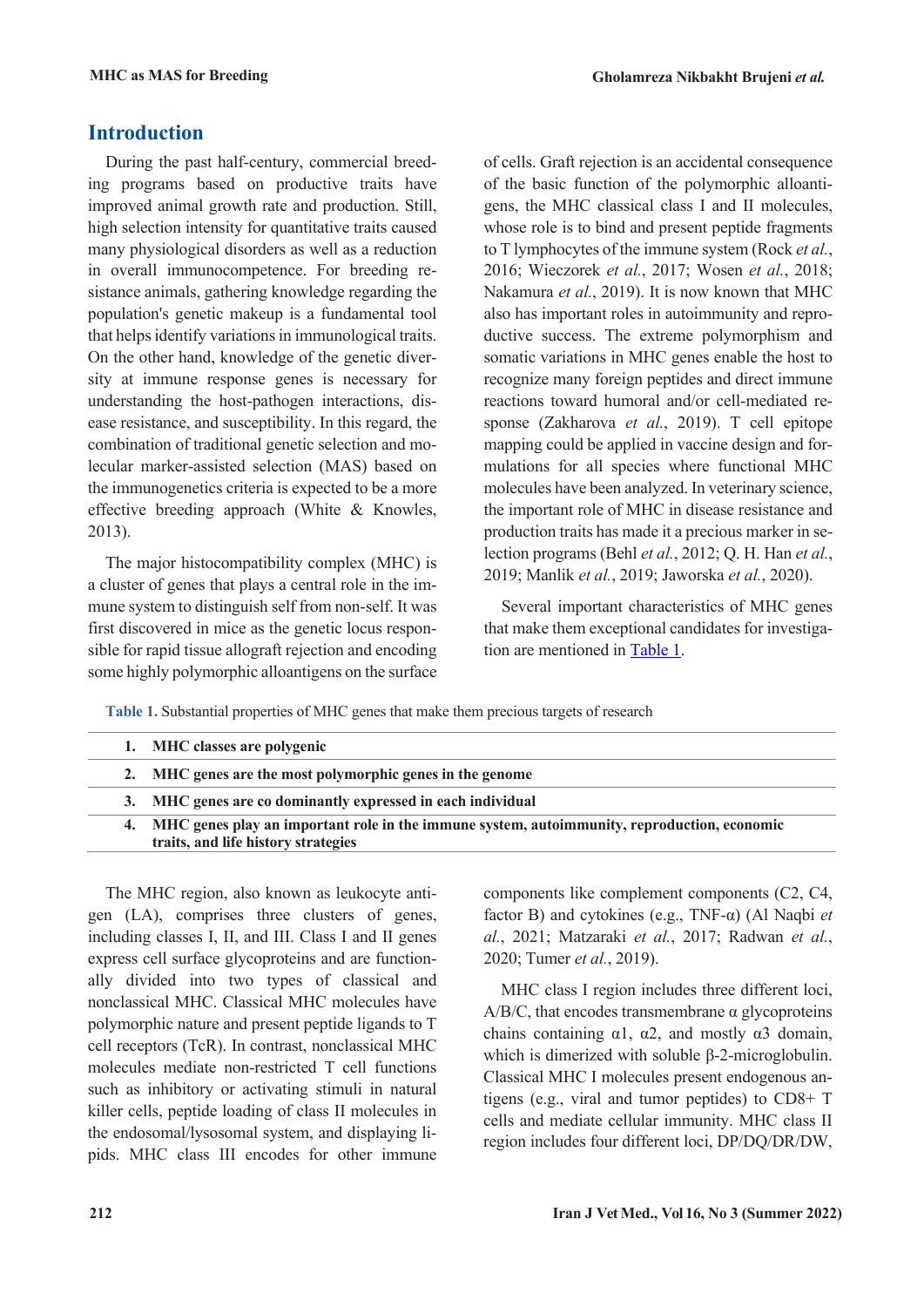that encode alpha ( $α$ ) and beta ( $β$ ) chains on the surface of antigen-presenting cells (APCs). Classical MHC II molecules present exogenous antigens (e.g., bacterial peptides) to CD4+ T cells and induce effective cytokines for humoral/cell-mediated immune responses [\(Figure](#page-2-0) 1) (Cruz-Tapias *et al.*, 2013).



<span id="page-2-0"></span>**Figure 1.** The three-dimensional (3D) structures and gene loci of human major histocompatibility complex (MHC). A) 3D structure of MHC class I, B) 3D structure of MHC class II, C) gene loci of MHC (Y. Li *et al.*, 2010; McMahon *et al.*, 2011; Sehnal *et al.*, 2021)

The existence of the MHC system in different species was initially found as leukocyte antigens. Lymphocyte immunizations and the generation of monospecific antibodies against lymphocytes were commonly used for identifying the MHC haplotypes. Serological typing has several limitations, including the presence of highly similar MHC epitopes, the existence of novel haplotypes in a different population, variability of non-MHC antigens, and subjectivity in the interpretation of serological reactions (Janet E. Fulton *et al.*, 2006).

Several molecular methods are now available to analyze MHC alleles and genotypes in domestic animals. Some of the PCR-based methods that are available for specified loci are sequence-specific primers (SSP), sequence-specific oligonucleotide probe analysis (SSOP), and single-strand conformational polymorphism (SSCP), restriction fragment length polymorphism (RFLP) analysis with identification

by Southern blot analysis(Nikbakht *et al.*, 2009). Direct DNA sequencing or cloning and sequencing the PCR products are the gold standard for most phylogenetic studies. However, the cost required for such analysis is relatively high and time-consuming. The MHC haplotypes will be determined using a microsatellite marker located within the MHC region. This approach has successfully been used for cattle and chicken (Abdurakhmonov, 2016; Janet E. Fulton *et al.*, 2016; Iglesias *et al.*, 2019; Manjula *et al.*, 2021; Gholamreza Nikbakht *et al.*, 2013).

The polymorphic nature of the classical MHC molecules is reflected by the high number of alleles detected for each locus. In most vertebrate species, a high degree of genetic polymorphism has been reported in the MHC II region. In this region, the DR locus is highly polymorphic and probably plays an essential role in developing MHC-restricted immune responses. The MHC class II alleles have also been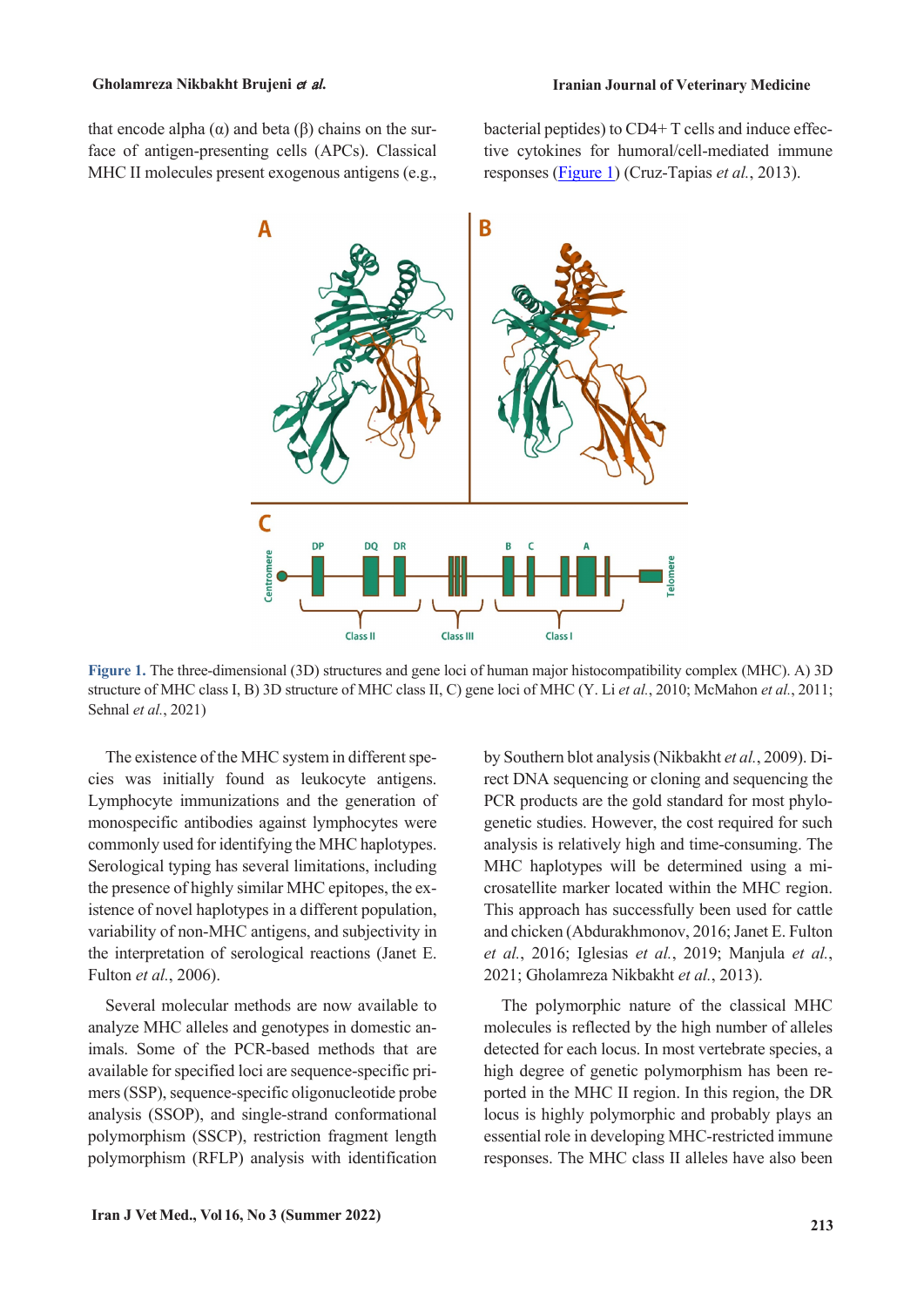associated with many immune and non-immune responses in humans and animals. They are considered a genetic risk factor for many autoimmune diseases. This review summarizes our findings over two decades of intense research on MHC polymorphism and its associations with immune responses in domestic animals.

# **Ruminants**

## **Cattle**

In cattle, the MHC system, called bovine leukocyte antigens (BoLA), was initially found by serological methods via lymphocyte immunizations and by the generation of monospecific antibodies. BoLA is located on chromosome 23 and contains about 154 predicted functional genes (Behl *et al.*, 2012). Class I genes are composed of two BoLA‐A and BoLA-B regions. Only the BoLA-A locus seems to be functional, with nearly 100 known classical alleles listed on the Immuno Polymorphism Database (IPD)

(https://www.ebi.ac.uk/ipd/mhc/group/BoLA/) [\(Fig](#page-3-0)[ure](#page-3-0) 2).



<span id="page-3-0"></span>**Figure 2.** Alleles of different regions of bovine leukocyte antigen (BoLA)

Class II genes are located in two separated subregions, IIa and IIb. The IIa comprises two gene clusters, DR and DQ (not DP gene), that express one DR molecule and one or two DQ molecules. Cattle have one monomorphic coding gene for  $\alpha$  chain of the DR (DRA) and three genes that encode for the  $\beta$ chain of the DR (DRB 1-3) molecule. DRB1 is a pseudogene, DRB2 is poorly expressed, but DRB3 is strongly expressed. DRB3 is the most polymorphic locus for which, to date, 384 alleles have been identified [\(Figure](#page-3-0) 2). The DQ genes are composed of DQA (DQA 1–5) and DQB (DQB 1–5) genes, with at least 76 BoLA DQA and 91 BoLA DQB alleles. DR and DQ molecules are mainly involved in presenting a broad spectrum of antigens in cattle. The BoLA class IIb locus contains genes involved in antigen processing and transport (TAP) (Giovambattista *et al.*, 2020; Kumari *et al.*, 2021).

There is limited knowledge on variability, structure, interspecies phylogeny, and phylogenetic characteristics of cattle MHC. We have performed several projects on exon2 of BoLA-DRB3 (BoLA-DRB3.2) allelic polymorphism among Holstein cattle and river buffaloes. BoLA-DRB3.2 allelic frequencies detected in Iranian cattle are summarized in [Table](#page-4-0) 2 (Alkafajy *et al.*, 2020; Nikbakht Brujeni *et al.*, 2016; Ranjbar *et al.*, 2017).

The genetic diversity at BoLA-DRB3.2 was associated with the resistance/susceptibility of cattle to some infectious diseases [\(Table](#page-4-1) 3). In cattle, enzootic bovine leukosis (EBV) is one of the most important examples of the relationship between the MHC and infectious diseases. Nucleotide polymorphisms in the BoLA-DRB3.2 are associated with bovine leukemia virus (BLV) proviral load and different patterns of EBV, such as persistent lymphocytosis (PL) and leukemia or lymphosarcoma (LS). Specific amino acid sequences within the highly polymorphic peptide binding region of the BoLA-DRB3.2 influence the immune system's binding, orientation, and presentation. Due to the widespread of BLV, eradication programs based on the detection of BLV seropositive cattle and culling the infected animals are not feasible. In this case, breeding for disease resistance can be practiced while offering improved animal welfare and increased returns for breeders *(*Nikbakht Brujeni *et al.*, 2016).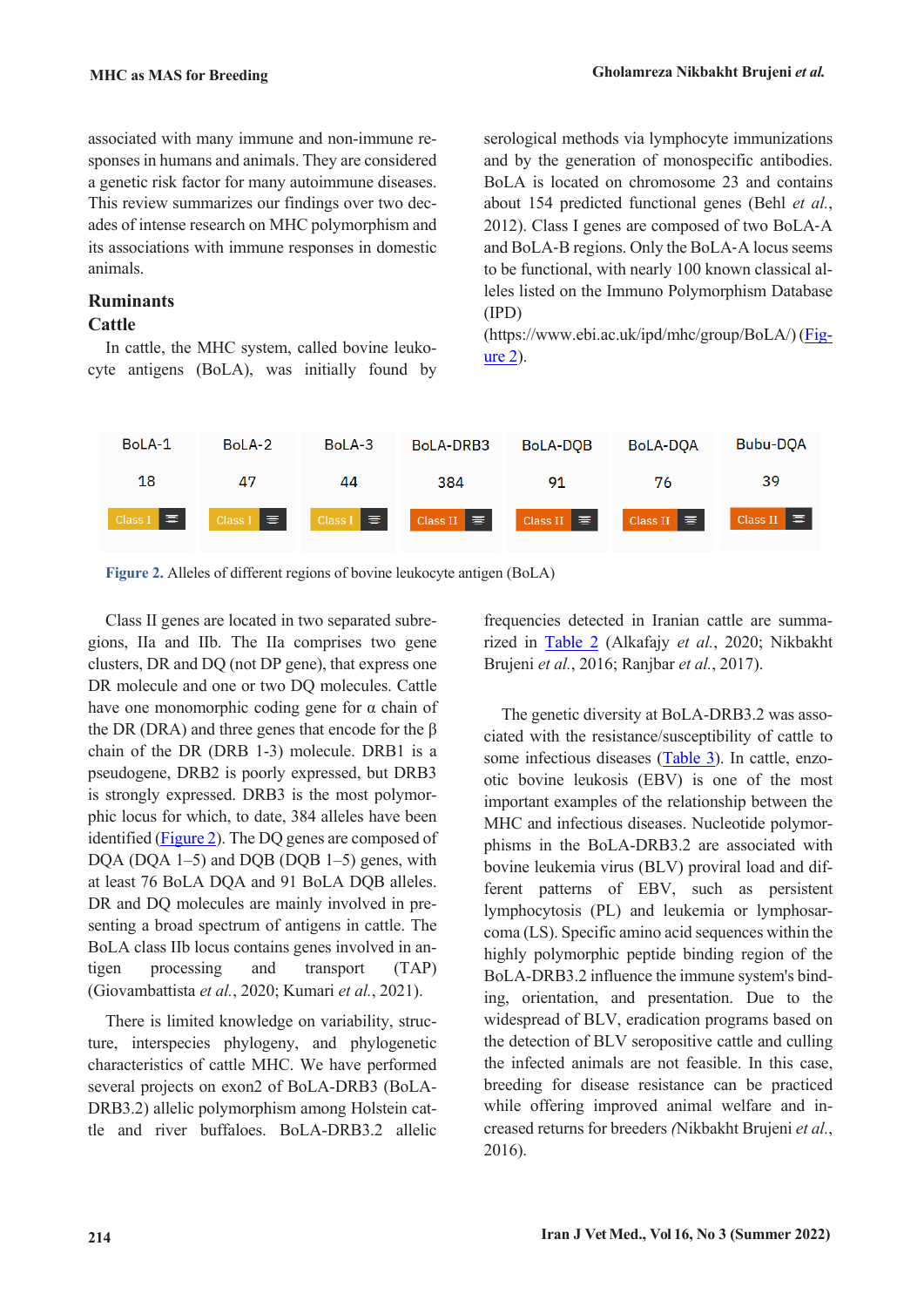Even before immune molecules (especially MHC) had been structurally characterized by experimental and in-silico methods, it was hypothesized a long time ago that areas with greater amino acid sequence variability could be considered surrogate indicators of antigen interaction points in the receptor. This general correlation has been verified (Wu & Kabat, 2008). We further analyzed the associations between MHC alleles and calf diarrhea. Calf diarrhea wassignificantly associated with the BoLA-DRB3.2 genotype \*1104/\*0101**\***. A potential relationship between amino acid sequences in the

antigen-binding groove of BoLA-DRB3 alleles and susceptibility or resistance to calf diarrhea is demonstrated. Among twelve different DRB3 alleles, 26 polymorphic positions were detected. A significant association was identified between diarrhea and the presence of Glutamic acid and Tyrosine in pocket 4 and Valine, Glutamine, and Leucine in pocket 9 of the peptide binding region. Thus, it can be concluded that pockets 4 and 9 of the BoLA-DRB3 molecule are involved in conferring susceptibility to calf diarrhea (Nikbakht *et al.*, 2011).

<span id="page-4-0"></span>

| Table 2. BoLA-DRB3.2 allelic frequencies detected in Iranian cattle |  |
|---------------------------------------------------------------------|--|
|---------------------------------------------------------------------|--|

| <b>DRB3.2</b> alleles | Holstein       | Sistani          | <b>DRB3.2</b> alleles | Holstein         | Sistani          |
|-----------------------|----------------|------------------|-----------------------|------------------|------------------|
| $*01$                 | $\overline{0}$ | 3.33             | $*24$                 | 18.75            | 1.67             |
| $*03$                 | 2.52           | 0.67             | $*25$                 | 1.87             | $\boldsymbol{0}$ |
| $*06$                 | 1.87           | $\overline{0}$   | $*26$                 | 1.25             | $\boldsymbol{0}$ |
| $*07$                 | 1.87           | 2.67             | $*27$                 | 0.63             | $\boldsymbol{0}$ |
| $*08$                 | 5.63           | 17.33            | $*28$                 | 0.63             | 1.33             |
| $*09$                 | 5.63           | $\mathbf{0}$     | $*32$                 | 0.63             | 0.67             |
| $*10$                 | 2.5            | 2.67             | $*33$                 | 1.87             | $\mathbf{0}$     |
| $*11$                 | 2.5            | 7.33             | $*34$                 | 1.25             | 19.33            |
| $*12$                 | 1.25           | $\overline{0}$   | $*36$                 | 1.87             | 0.67             |
| $*13$                 | 1.25           | 0.2              | $*37$                 | $\overline{0}$   | 0.67             |
| $*14$                 | 1.87           | $\boldsymbol{0}$ | $*39$                 | 0.63             | $\boldsymbol{0}$ |
| $*15$                 | 3.75           | 15.67            | $*44$                 | $\boldsymbol{0}$ | $\overline{4}$   |
| $*16$                 | 9.38           | $\boldsymbol{0}$ | $*45$                 | $\boldsymbol{0}$ | 1.33             |
| $*17$                 | 1.25           | $\boldsymbol{0}$ | $*46$                 | $\overline{0}$   | $\overline{0}$   |
| $*20$                 | 0.63           | $\overline{0}$   | $*47$                 | $\overline{0}$   | 2.33             |
| $*21$                 | 1.25           | 11.33            | $*51$                 | 5                | $\boldsymbol{0}$ |
| $*22$                 | 5.63           | 0.2              | $*52$                 | 1.25             | 0.67             |
| $*23$                 | 7.5            | $\boldsymbol{0}$ | $*54$                 | 0.63             | 0.67             |

<span id="page-4-1"></span>**Table 3.** BoLA-DRB3.2 alleles associated with resistance (R)/susceptibility (S) of cattle to infectious disease

| DRB3.2 alleles | <b>BLV</b>               | <b>Mastitis</b>   | <b>FMD</b>    | Parasite<br>infestation  | <b>Theileriosis</b> |
|----------------|--------------------------|-------------------|---------------|--------------------------|---------------------|
| $*01$          | $\overline{\phantom{a}}$ | -                 | $\mathbb{R}$  | $\qquad \qquad =$        |                     |
| $*03$          | S                        | $\mathbb{R}$      | ${\mathbb R}$ | $\overline{\phantom{m}}$ | $\qquad \qquad -$   |
| $*07$          |                          |                   | R             | -                        |                     |
| $\pm 08$       | S                        | S                 | -             | -                        |                     |
| $*11$          | $\mathbb{R}$             | $\mathbb{R}$      | -             | $\qquad \qquad -$        | $\equiv$            |
| $*12$          | $\equiv$                 | -                 | S             | $\qquad \qquad -$        | $\equiv$            |
| $*16$          | S                        | $\equiv$          | -             | -                        | $\mathbb R$         |
| $*18$          | S                        |                   | S             | ${\mathbb R}$            |                     |
| $*20$          | $\qquad \qquad -$        | $\qquad \qquad -$ | -             | $\mathbb{R}$             | $\equiv$            |
| $*22$          | S                        | S                 | ۳             | -                        | -                   |
| $*23$          | $\mathbb{R}$             | S                 | -             | $\equiv$                 | $\mathbb R$         |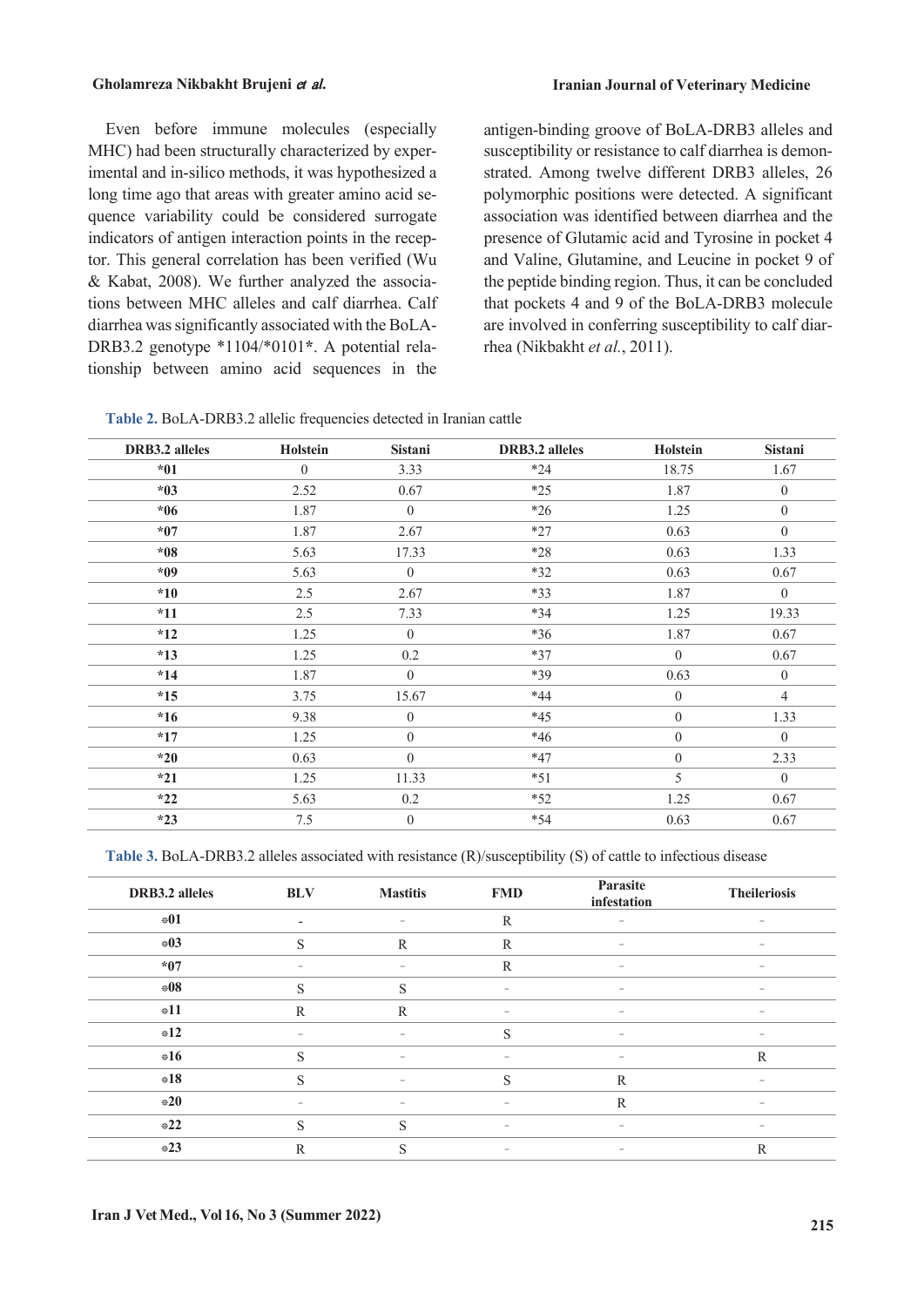| <b>DRB3.2</b> alleles | <b>BLV</b>               | <b>Mastitis</b>          | <b>FMD</b>               | Parasite<br>infestation  | <b>Theileriosis</b>      |
|-----------------------|--------------------------|--------------------------|--------------------------|--------------------------|--------------------------|
| $*24$                 |                          |                          | $\overline{\phantom{a}}$ | $\overline{\phantom{a}}$ | $\overline{\phantom{a}}$ |
| $*26$                 | $\overline{\phantom{a}}$ | $\overline{\phantom{a}}$ | $\overline{\phantom{a}}$ |                          | $\overline{\phantom{a}}$ |
| $*27$                 |                          | $\overline{\phantom{a}}$ | $\overline{\phantom{a}}$ |                          | $\overline{\phantom{a}}$ |
| $*28$                 |                          | $\overline{\phantom{a}}$ | $\overline{\phantom{a}}$ | $\sim$                   | $\overline{\phantom{a}}$ |

## **Buffalo**

The buffalo (*Bubalus Bubalis*) MHC genomic regions are named lymphocyte antigen (BuLA/Bubo), which have a similar overall organization to cattle (Tizard, 2018). Similarly, MHC class II genes of buffalo are located in two distinct locations but on chromosome 2p (C. Li *et al.*, 2020). MHC IIa contains DR and DQ, and IIb contains DI, DY, and DO (Medina *et al.*, 2019; Othman *et al.*, 2018). The second exons of DRB, DQA, and DQB, coding peptide binding sites (PBS) of class II molecules, are highly polymorphic. The MHC class II DRB gene in buffalo is also orthologues to the cattle DRB3 (Behl *et al.*, 2012). In buffalo, the polymorphism of DRB3 has been defined by using several PCR-based methods, including single-strand conformational polymorphism (SSCP) in Indian river buffalo, heteroduplex analysis (HA), polymerase chain reactionrestriction fragment length polymorphism (PCR-RFLP), and sequencing (De *et al.*, 2002).

Polymorphism in DRB3 exon 2 of Iranian river buffalo (Bubalus bubalis) has been analyzed. The second exon of Bubu-DRB3 was amplified by polymerase chain reaction (PCR), and polymorphisms were detected by restriction fragment length polymorphism (RFLP) and heteroduplex analysis. A series of 8 RsaI and 11 HaeIII types of the second exon based on PCR-RFLP analysis was defined, while heteroduplex analysis of the same animals showed 5 types (Ranjbar *et al.*, 2016). In different studies on BuLA-DRB3 polymorphism, some alleles were more frequent in the Holstein breed, and their frequency was between 70 to 89% (Behl *et al.*, 2012).

A quantitative measure for conservation against the variability of aligned sequences is useful for identifying sites under constraints. Various methods to quantitatively evaluate the conservation or variability of alignment sites have been developed (Johansson & Toh, 2010). Therefore, the challenge of which regions in the MHC interact with antigen in BoLA/BuLA-DRB3.2 is still an open one, and clear identification of areas of greater amino acid sequence variability is still of paramount importance.

## **Sheep**

Although considerable effort has been devoted to identifying genetic variations at the MHC in sheep, compared to other domestic animals, Ovar is still poorly characterized (Ilhan *et al.*, 2016; Siva Subramaniam *et al.*, 2015). Several studies have demonstrated that the Ovar-DRB1 and Ovar-DQB loci can be highly polymorphic and are of great importance for understanding the host-pathogen interactions, facilitating the selection of disease-resistant animals, and accelerating the development of effective vaccines (Scott *et al.*, 1992; Sayers *et al.*, 2005; Ballingall *et al.*, 2008; Nikbakht *et al.*, 2009; Jamshidi *et al.*, 2011; Gholamreza Nikbakht *et al.*, 2012; Shen *et al.*, 2014). In the following, the results of the previous studies in this field are summarized.

The MHC gene of sheep is located on chromosome 20 and is called Ovar (Hediger *et al.*, 1991). At least six MHC class II loci in sheep are transcribed (DRB1, DRA1, DQA1, DQB1, DQA2, and DQB2). The DRB1 locus encodes highly polymorphic glycoproteins composed of α and β-subunits. The first domain of DRB1 β-subunit (β1) is similar to HLA-DR1 β1, which contains the peptide-binding site. In particular, the polymorphism is concentrated in the pockets of the antigen-binding site (Herrmann-Hoesing *et al.*, 2008).

In sheep, the polymorphism of Ovar-DRB1 has been defined using SSOP, SSCP, RFLP, DNA sequencing, and a Double Amplification Refractory Mutation System (ARMS) method, which recently has been successfully used for haplotyping (Konnai *et al.*, 2003). There are over 100 different DRB1 DNA sequences reported in GenBank. We have previously reported genetic diversity of the exon 2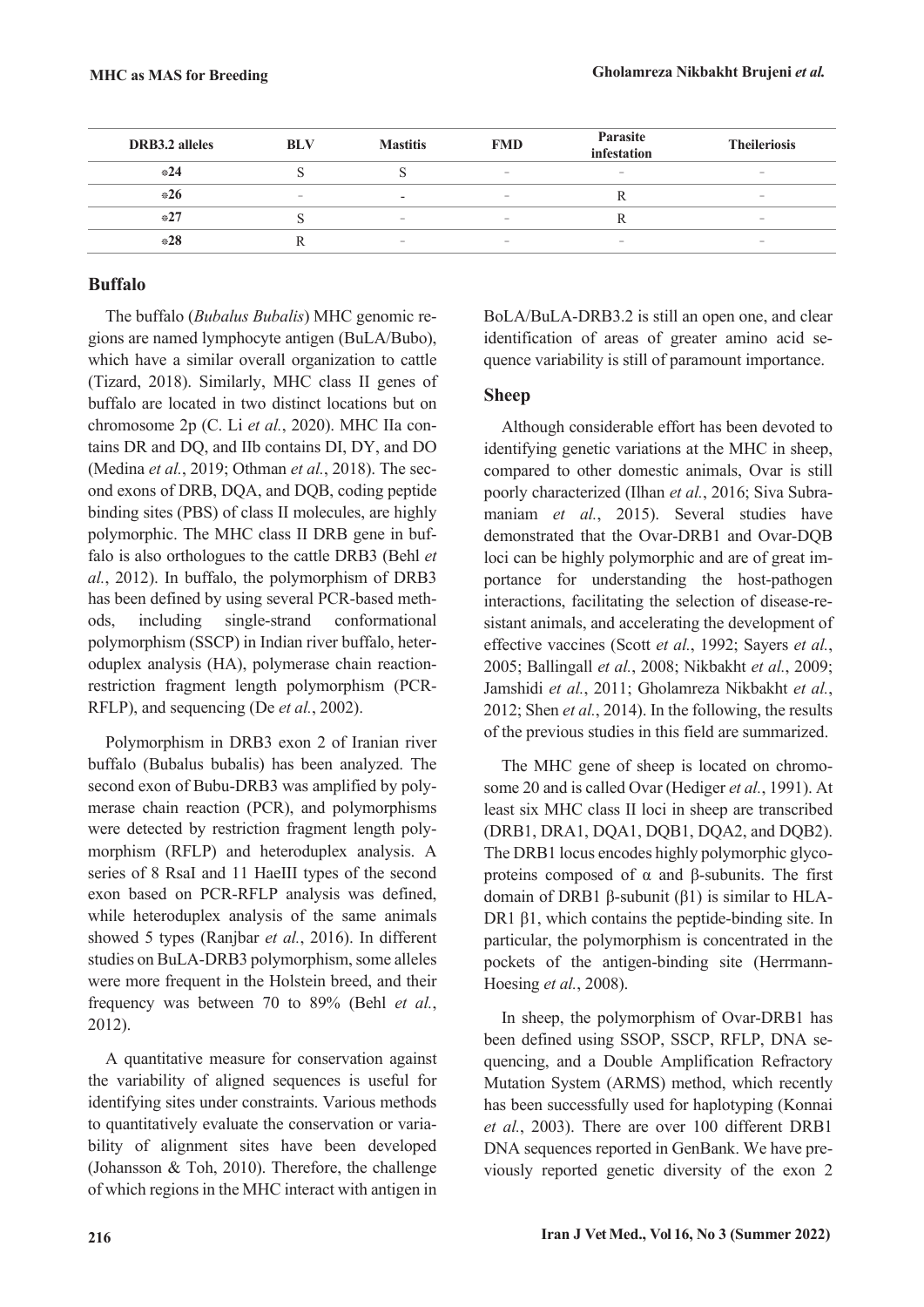Ovar-DRB1 locus by either RFLP or direct sequencing in three different Iranian fat-tailed sheep breeds: Lori-Bakhtiari (LB), Shaul (Sh), and Zandi (Za) [\(Ta](#page-6-0)[ble](#page-6-0) 4) (Gholamreza Nikbakht *et al.*, 2012).

| <b>PCR</b>           |                    |                                                      | <b>New alleles</b> |                                                   |                                                                      |  |  |
|----------------------|--------------------|------------------------------------------------------|--------------------|---------------------------------------------------|----------------------------------------------------------------------|--|--|
| <b>RFLP</b><br>types | RsaI pat-<br>terns | <b>Ovar-DRB1</b> alleles                             | Allele             | Most similar to Ovar-<br>DRB1 genomic DNA<br>type | Nucleotide identity per-<br>centage to Ovar-DRB1<br>genomic DNA type |  |  |
| 1                    | a                  | *0801                                                |                    |                                                   |                                                                      |  |  |
| $\mathbf{2}$         | $\mathbf b$        | *2101                                                |                    |                                                   |                                                                      |  |  |
| 3                    | $\mathbf{C}$       | $*0702, *0803,$<br>$*1202,*1701$                     | $\overline{A}$     | DRB*1202                                          | 99%                                                                  |  |  |
| 4                    | d                  | *0805                                                |                    |                                                   |                                                                      |  |  |
| 5                    | $\mathbf f$        | $*0401, *0402$                                       |                    |                                                   |                                                                      |  |  |
| 6                    | g                  | $*0301, *0302,$<br>$*0307, *1003,$<br>$*2001, *2002$ | B<br>C<br>D<br>E   | DRB*1701<br>DRB*1001<br>DRB*1101<br>DRB*1701      | 97%<br>99%<br>97%<br>97%                                             |  |  |
| 7                    | $\mathbf{h}$       | $*0201, *1101,$<br>$*1102$                           | F<br>G             | DRB*0201<br>DRB*0102                              | 98%<br>99%                                                           |  |  |

<span id="page-6-0"></span>**Table 4.** The genetic diversity of the exon 2 Ovar-DRB1 locus in Iranian fat-tailed sheep breeds

Recent studies have focused on the relationship between different Ovar alleles and resistance/susceptibility to parasitic diseases. In thisregard, a study demonstrated that the DRB1\*1101 allele was associated with reduced egg counts and reduced IgA activity against nematode parasites in British Texel sheep (Ali *et al.*, 2019). Another study performed by Shen *et al.* revealed that Chinese Merino sheep with the genic haplotype DRB1-SacIab/DRB1- Mvalbb/DQB1- TaqIaa/DQB1-HaeIIInn were relatively resistant to cystic echinococcosis, while individuals with the genic haplotypes DRB1- Mvalbc/DQB1- Mvalyy/DQB1-TaqIab/DQB1- HaeIIImn and DRB1-Mvalbb/DQB1-Mvalcc/ DQB1-TaqIab/DQB1-HaeIIImn were more susceptible (Shen *et al.*, 2014). Another factor that can discriminate resistant/susceptible individuals is the expression level of certain MHC genes. For instance, Keane *et al.* showed that the MHC class II gene Ovar-DQA1 was expressed 8.4-fold more highly in resistant sheep to the gastrointestinal nematodes than susceptible ones (Keane *et al.*, 2007).

Previous studies have not been limited to evaluating the association between Ovar alleles and parasitic diseases. For instance, in a recently published study, the association of MHC class II alleles with inflammatory cytokines and acute-phase proteins was evaluated in sheep. According to the results, allele DRB1\*2101 showed a negative influence on the IL-6 response and was associated with a lower serum level of IL-6. Also, compared to the homozygotes, haptoglobin concentration was higher in DRB1.2 heterozygous individuals (Atefeh Esmailnejad *et al.*, 2021). Another research demonstrated that the DRB1\*0404 haplotype was associated with increased mature weights and average daily gain in sheep, while the DRB1\*0141 haplotype was associated with decreased growth (Cinar *et al.*, 2016).

### **Bird MHC (B Complex)**

In the late 1940s, Briles described two highly polymorphic blood group systems in chickens. One of the systems, designated B, was later found to determine erythroid alloantigens and control acute allograft rejection and genetic control of the immune response to natural and synthetic Antigens. The B system of the chicken was the second major histocompatibility complex (MHC) recognized in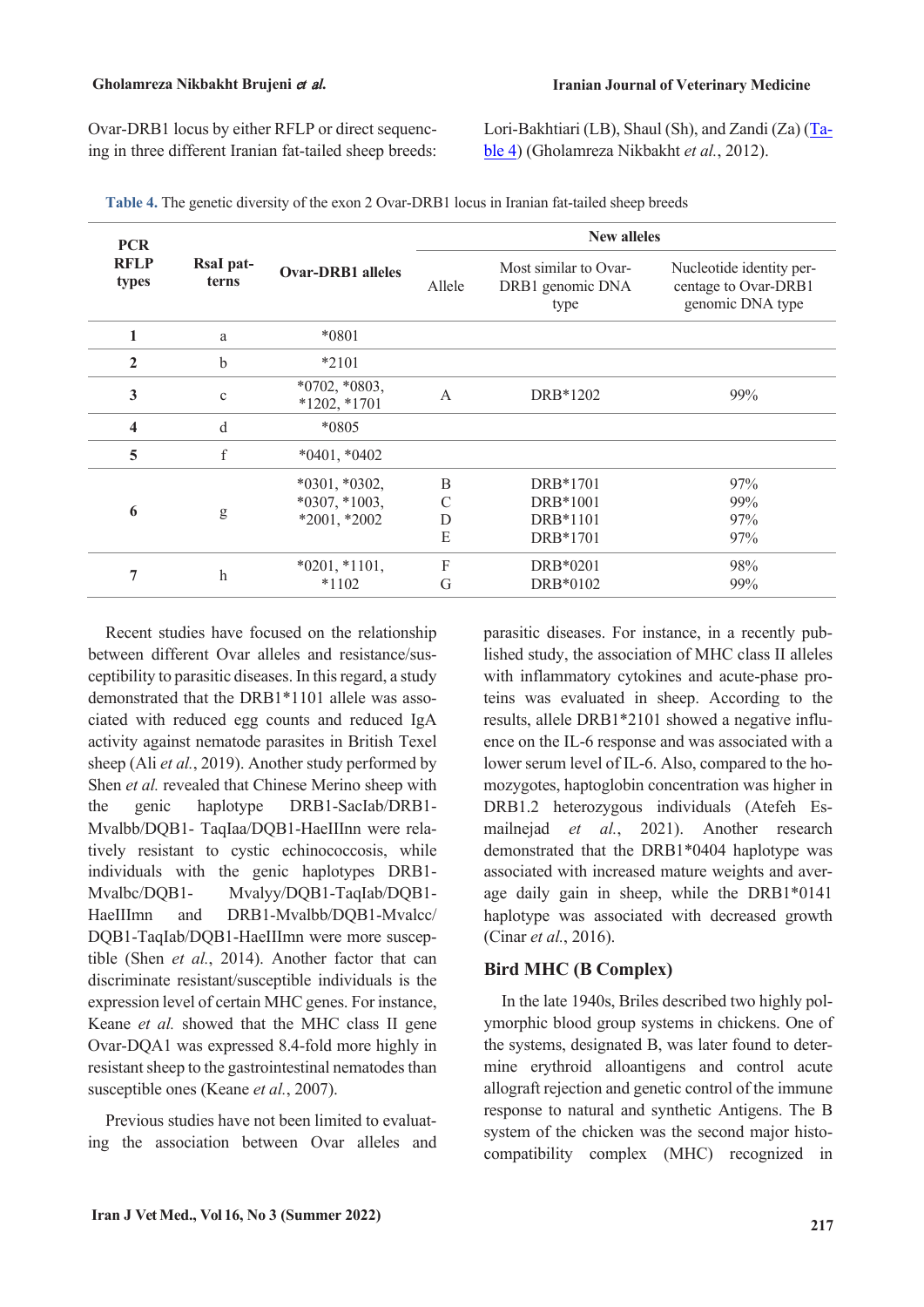animals (W. E. Briles *et al.*, 1982; W. Elwood Briles & Briles, 1982).

The chicken MHC is divided between two regions of micro chromosome 16; the typical or "classical" MHC genes are located in the B complex and "nonclassical genes" in the Rfp-Y region (W. E. Briles *et al.*, 1982; W. Elwood Briles & Briles, 1982). The core B complex is simple and compact, with only 19 genes in approximately 92kb, and is composed of tightly linked polymorphic regions: BF (class I) and BL (class IIβ), and BG (class IV) (Miller & Taylor, 2016; Yuan *et al.*, 2021).

There has been growing interest in genetic markers suitable for drawing population differences in qualitative and quantitative traits affecting immune responses. Besides the importance of identifying alleles in each locus, MAS for chicken has reached a precious finding on microsatellite markers located in the MHC region. Microsatellites are one of the DNA-based genetic markers that have been widely used as a standard technique for molecular genetic evaluation and mapping of a chicken's genome (Abebe *et al.*, 2015). Microsatellites (or short tandem repeats) are tandem repeat loci with a core motif of 1 to 6 base pairs repeated several times. The variations in length define the alleles at a particular microsatellite locus within a population. Because of the relative ease of identification of microsatellites, exhibiting a high level of polymorphism, random distribution throughout the genome, and a high level of heterozygosity make its application a quite significant genetic tool. Microsatellite markers are highly informative and could be used for genotyping, individual DNA identification, parentage assignment, phylogeny, population and conservation genetics, molecular epidemiology, pathology, and Quantitative trait loci (QTL) mapping. Those microsatellites that are physically located within the MHC are important for MHC typing. Though microsatellite functions in the genome have not been identified, it has been asserted that they have a linkage with some functional genes (Abdurakhmonov, 2016; Vieira *et al.*, 2016).

One of the most applicable immune microsatellite markers for chicken is LEI0258. It is a tetra-nucleotide tandem repeat that is located in the chromosome 16a region where there are genes of chicken MHC (Atefeh Esmailnejad et al., 2017; B. Han et al., 2013). An additional marker, MCW0371, is also located 10,560 bp downstream of LEI0258 in this region (Manjula *et al.*, 2021). Interestingly, LEI0258 has many alleles and an extensive range in allele sizes. These alleles are easily distinguishable using relatively inexpensive electrophoretic size separation methods. Due to its close physical location to genes of the chicken MHC, LEI0258 was investigated as a genetic indicator for B haplotypes (Manjula *et al.*, 2020; Mwambene *et al.*, 2019). MHC genes play an important role in the immune system, autoimmunity, reproduction, economic traits, and life-history strategies. Therefore, MHC typing in the poultry industry could improve breeding strategies and help speculation about its future applications. Linkage of LEI0258 microsatellite with B-F haplotype and association of these microsatellite alleles with antibody response against Newcastle disease virus vaccine and body weight as well as ectoparasite were evaluated (Mpenda *et al.*, 2020; Gholamreza Nikbakht *et al.*, 2013).

The chicken MHC is known to have a very strong association with disease resistance/susceptibility to numerous pathogens (Marek's disease virus, Rous sarcoma virus, avian leukosis virus, fowl cholera, coccidiosis, and salmonella) and autoimmune diseases, obese strain spontaneous autoimmune thyroiditis (SAT) (Silva & Gallardo, 2020; J. E. Fulton, 2020; Tizard, 2018). Our studies have shown that polymorphisms in the chicken MHC region are associated with the immune response to vaccination and productive traits (Alkaragoly *et al.*, 2018; Emam *et al.*, 2014; Gholamreza Nikbakht & Esmailnejad, 2015). Moreover, economically important traits, such as juvenile and adult mortality, body weight, fertilization rate, embryonic mortality, hatchability, sexual maturity, and egg production, are influenced by MHC genotypes (Izadi *et al.*, 2011; Lwelamira *et al.*, 2008). These characteristics of the chicken B system have made it an important subject in commercial chicken breeding programs.

Merely selection based on the productive traits of broiler chicken has caused many physiological disorders as well as a reduction in overall immunocompetence. To simultaneously improve production and fitness traits, molecular markers associated with one or both sets of traits may be useful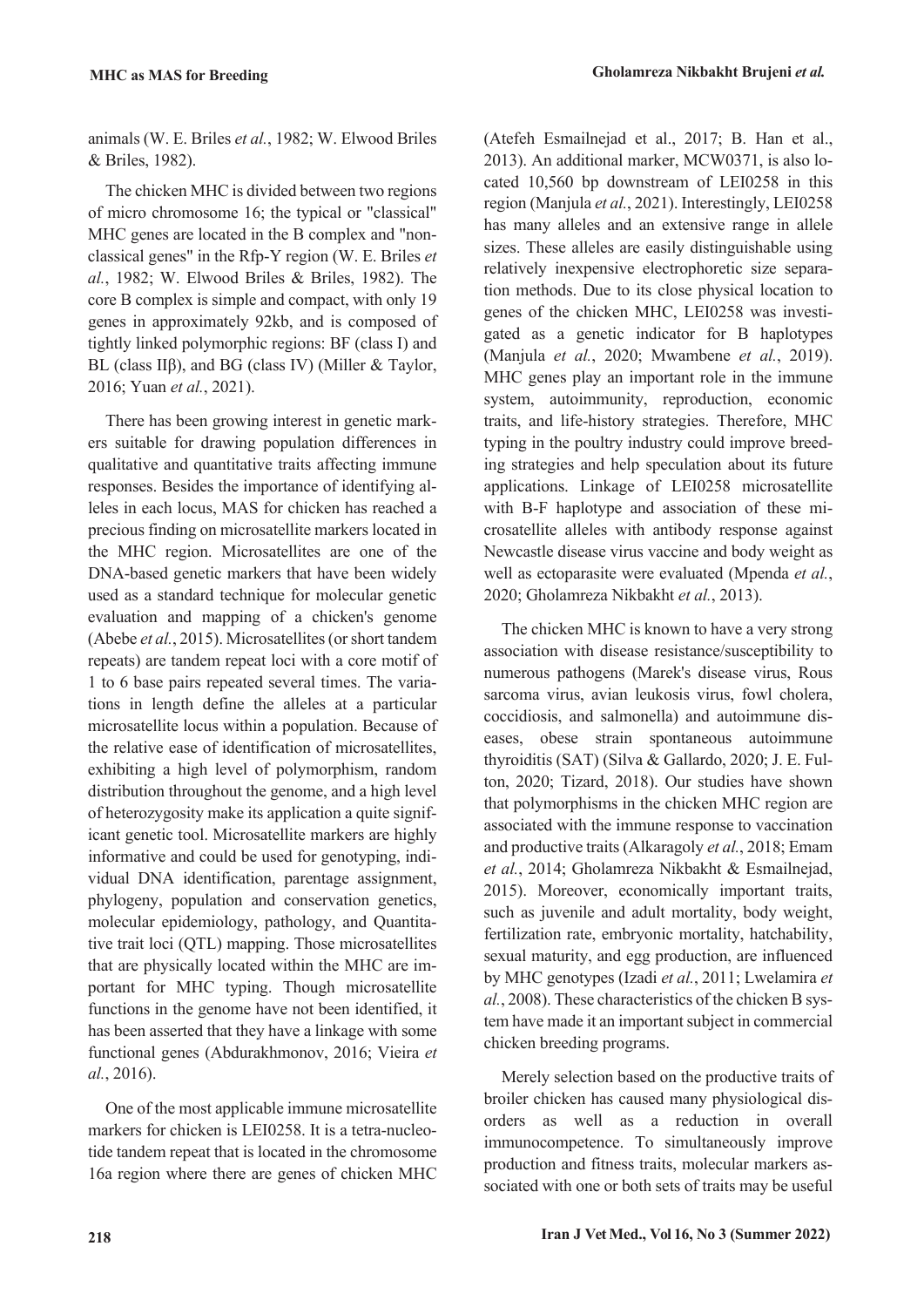(Manjula *et al.*, 2021). However, in the first decade after identifying chicken MHC, several studies were performed to examine its association with production traits. Most of these studies have been done on congenic or commercial inbred lines with low polymorphism. In addition, in most of these studies, MHC typing was carried out by serology that is now replaced with molecular methods (Livant *et al.*, 2004; Martin *et al.*, 1990).

MHC association with production traits can result from various causes, including:

- Differences between B genotypes in resistance to various sub-clinical infections affecting growth and production traits.
- Interaction between MHC molecules and peptide hormone receptors active in metabolism or affecting fertility.
- Linkage disequilibrium with causative genes controlling production traits(Ewald *et al.*, 2007).

Production traits are multifactorial, controlled by a relatively large number of loci (QTLs), have low heritability, and are influenced by environmental factors. A candidate gene approach would be a powerful method for understanding the direct genetic basis involved in the expression of quantitative differences between individuals. So, we looked for a marker that doesn't have these limitations and is associated with production traits. Insulin-Like Growth Factors (IGFs) consist of a family of polypeptide hormones structurally associated with insulin with multiple metabolic and anabolic functions. IGF1 is an important regulator in stimulating growth, protein synthesis, and cell proliferation in various cell types. IGF1 polymorphism is associated with several productions and reproductive traits in poultry. They proposed that the IGF1 gene could link disequilibrium with the actual causative mutations that affect growth and carcass traits (A. Esmailnejad & Nikbakht Brujeni, 2016). Our results for the Khorasan indigenous chicken indicated significant linkage disequilibrium between LEI0258 and IGF1 loci. High MHC genetic diversity in indigenous breeds is a valuable genetic resource for associations and linkage studies (A. Esmailnejad & Nikbakht Brujeni, 2016).

## **Dog**

The genes of canine MHC, also known as dog leukocyte antigen (DLA), are located close together on canine chromosome 12 (Niskanen *et al.*, 2016). DLA comprises three gene clusters, including class I, II, and III genes, which have a high genetic similarity to human MHC. DLA class I and II molecules are involved in presenting self and non-self-antigens to the immune cells and the regulation of immune response. In contrast, the role of DLA class III molecules in the antigen presentation process is still unclear (Kennedy, Barnes, *et al.*, 2006). Several studies have identified a large number of alleles in different loci of DLA. For instance, at DRB1, DQA1, and DQB1 loci of DLA-class II region 90, 22, and 54 alleles have been identified, respectively (Kennedy *et al.*, 2007). Also, the association of these alleles with a wide range of immune and non-immune responses has been investigated (Kennedy *et al.*, 2007; Vahedi *et al.*, 2019). The results of some of these studies are summarized below.

Canine mammary gland tumors (CMTs) are considered the most common neoplasm in female dogs. Vahedi *et al.* evaluated the DLA-DRB1 genetic polymorphism in a dog population. Subsequently, they analyzed the association of obtained MHC genotypes with mammary gland tumor profiles. According to the results, there was a significant correlation between DLA-DRB1.2 genotypes and different CMT profiles. Some genotypes were significantly associated with the increased risk of carcinoma arising in a benign tumor. Some others represented a positive correlation with complex carcinoma. Also, heterozygote genotypes were associated with a lower risk of CMT (Vahedi *et al.*, 2019). Another study evaluated the association between anal sac gland carcinoma and MHC class II loci in English Cocker Spaniels. The results revealed that the DLA-DQB1\*00701 allele was associated with susceptibility to developing the carcinoma, while the allele DLA-DQB1\*02001 was resistant (Aguirre-Hernández *et al.*, 2010).

Recent research in this field has not been limited to tumors. For instance, Bozorgpanah *et al.* have evaluated the association between canine atopic dermatitis and DLA-DRB1 alleles. The results showed that the presence of the type D allele in the exon II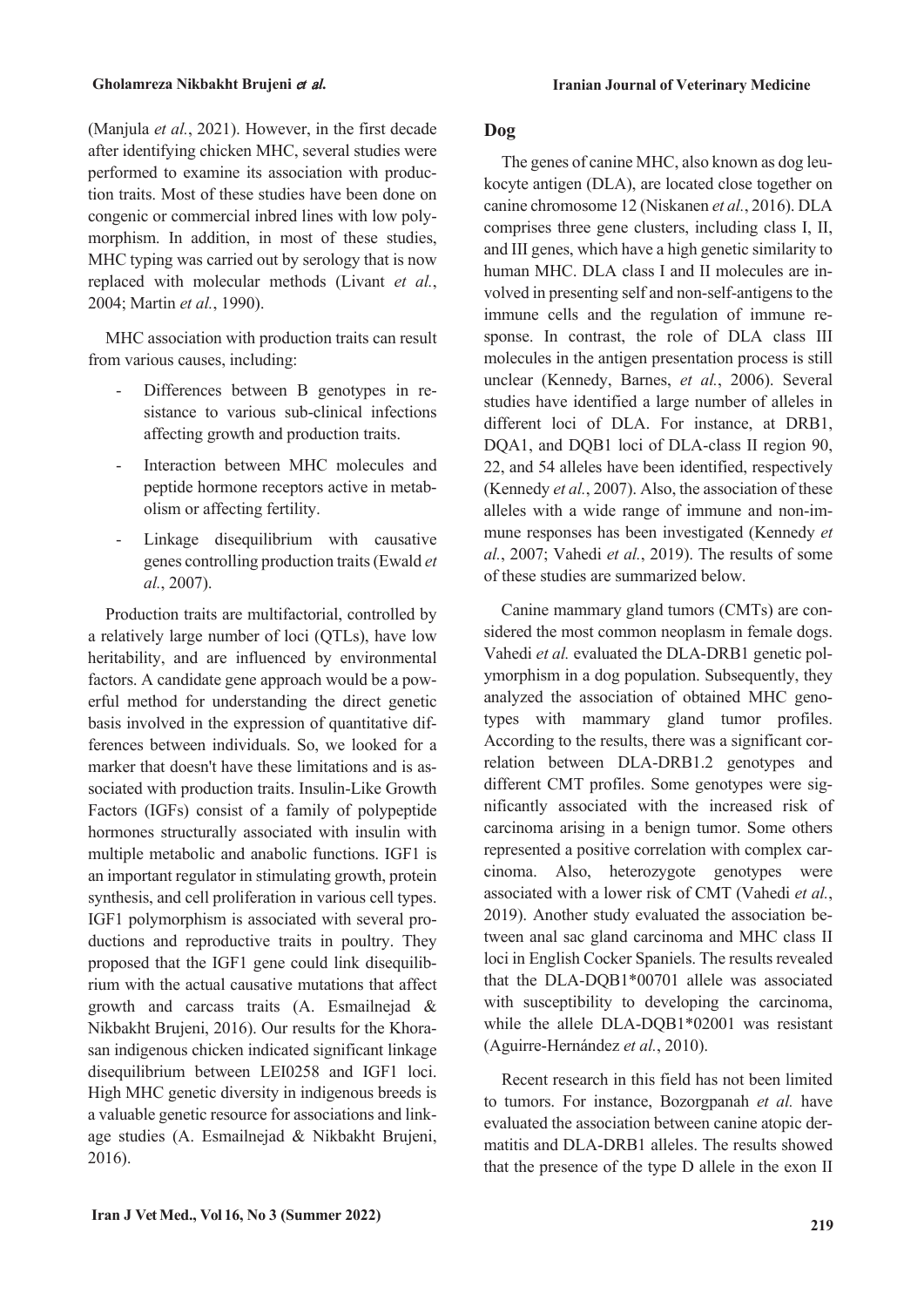of the DLA-DRB1 gene increases the risk of atopic dermatitis (Bozorgpanah *et al.*, 2020). In another study, Hughes *et al.* evaluated the association of a specific type of DLA class II haplotype with hypoadrenocorticism in Nova Scotia Duck Tolling Retrievers (NSDTRs). The results demonstrated that the development of hypoadrenocorticism in NSD-TRs is potentially greater if the dogs are homozygous for the DLA-DRB1\*01502/DQA\* 00601/DQB1\*02301 haplotype (Hughes *et al.*, 2010). Another study on NSDTR dogs revealed an elevated risk for immune-mediated rheumatic disease (IMRD) in NSDTR dogs that were homozygous for the DLA-DRB1\*00601/DQA1\*005011/ DQB1\*02001 haplotype (Wilbe *et al.*, 2009). Moreover, Kennedy *et al.* have examined the association of canine hypothyroidism and DLA allelesin several breeds of dogs. This study indicated a significant association between the occurrence of canine hypothyroidism and the DLA class II haplotype that contains the DLADQA1\*00101 allele (Kennedy, Quarmby, *et al.*, 2006). According to the results of another research, two potential DLA risk haplotypes for the canine primary immune-mediated hemolytic anemia were DLA-DRB1\*00601/DQA1\* 005011/ DQB1\*00701 and DLA-DRB1\*01501/ DQA1\* 00601/DQB1\*00301, while DLA-DRB1\*00101/ DQA1\* 00101/DQB1\*00201 was a protective one (Kennedy, Barnes, et al., 2006). Several similar studies have evaluated the association between DLA haplotypes and alleles and a variety of pathological conditions in dogs, including chronic hepatitis (Bexfield *et al.*, 2012), hypoadrenocorticism (Massey *et*

*al.*, 2013), chronic superficial keratitis (Barrientos *et al.*, 2013), pancreatic acinar atrophy (Tsai *et al.*, 2013), necrotizing meningoencephalitis(Greer *et al.*, 2010), and anal furunculosis (Barnes *et al.*, 2009).

# **Concluding Remarks**

Due to antibiotic resistance and vaccination problems, more appropriate approaches are desired for breeding disease resistance animals, which is now practiced in cattle, sheep, chicken, and fish farming. Traditional high selection intensity for growth and production rate has caused many metabolic disorders and reduced overall immunocompetence and genetic diversity. Molecular markers associated with both resistance and fitness traits would be worthwhile in "Marker Assisted Selection" programs. The important role of MHC in disease resistance and production traits makes it a precious marker in predicting and controlling programs. It is worth noting that conserving genetic resources and diversity across populations are indispensable requirements for sustainable development. Conserving genetic resources and diversity across populations are essential requirements for sustainable development.

# **Acknowledgments**

We would like to thank the veterinary research council of Tehran University.

# **Conflict of Interest**

The authors declared no conflict of interest.

# **References**

- Abdurakhmonov, I. Y. (2016). Introduction to microsatellites: basics, trends and highlights. *Microsatellite Markers*. [DOI:10.5772/66446]
- Abebe, A. S., Mikko, S., & Johansson, A. M. (2015). Genetic diversity of five local Swedish chicken breeds detected by microsatellite markers. *PLoS One*, *10*(4), e0120580. [DOI:10.1371/journal.pone.0120580]
- Aguirre‐Hernández, J., Polton, G., Kennedy, L. J., & Sargan, D. R. (2010). Association between anal sac gland

carcinoma and dog leukocyte antigen‐DQB1 in the English Cocker Spaniel. *Tissue Antigens*, *76*(6), 476- 481. [DOI:10.1111/j.1399-0039.2010.01554.x] [PMID]

Al Naqbi, H., Mawart, A., Alshamsi, J., Al Safar, H., & Tay, G. K. (2021). Major histocompatibility complex (MHC) associations with diseases in ethnic groups of the Arabian Peninsula. *Immunogenetics*, *73*(2), 131- 152. [DOI:10.1007/s00251-021-01204-x] [PMID] [PMCID]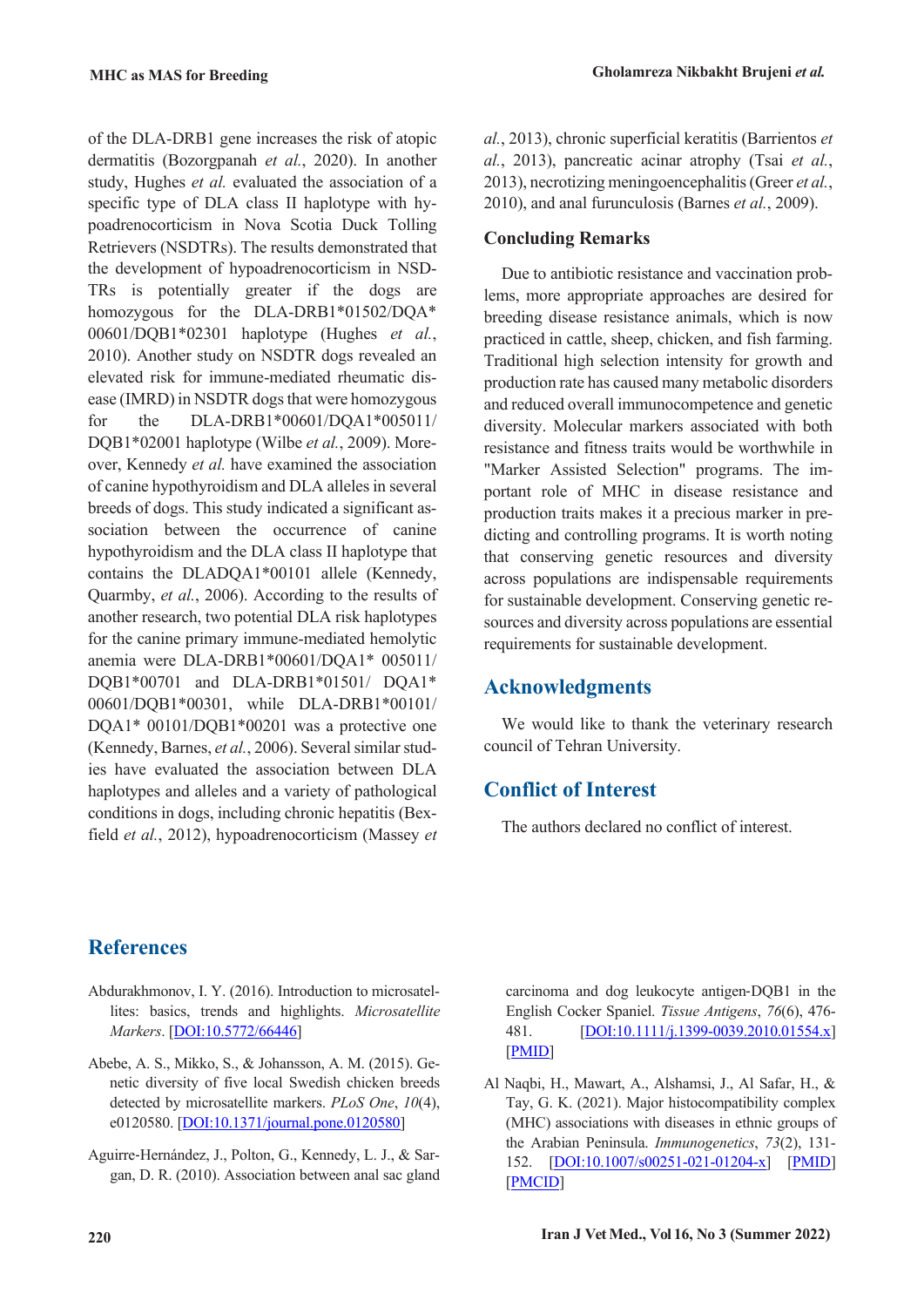- Ali, A. O., Murphy, L., Stear, A., Fairlie‐Clarke, K., Nikbakht Brujeni, G., Donskow-Łysoniewska, K., ... & Stear, M. J. (2019). Association of MHC class II haplotypes with reduced faecal nematode egg count and IgA activity in British Texel sheep. *Parasite Immunology*, *41*(7), e12626. [DOI:10.1111/pim.12626] [PMID]
- Alkafajy, A., Al-Karagoly, H., & Brujeni, G. N. (2020). Comparison of cattle BoLA-DRB3 typing by PCR-RFLP, direct sequencing, and high-resolution DNA melting curve analysis. In *Veterinary Research Forum* (Vol. 11, No. 1, p. 21). Faculty of Veterinary Medicine, Urmia University, Urmia, Iran.
- Alkaragoly, H., Nikbakhat Brujeni, G., Esmailnejad, A., Hasanzadeh, M., & Tolouei, T. (2018). MHC IIB Genetic Diversity and its Association With Humoral Immune Responses in Commercial Turkey. *Iranian Journal of Veterinary Medicine*, *12*(4), 347-356.
- Ballingall, K. T., Fardoe, K., & McKeever, D. J. (2008). Genomic organisation and allelic diversity within coding and non-coding regions of the Ovar-DRB1 locus. *Immunogenetics*, *60*(2), 95-103. [DOI:10.1007/s00251-008-0278-2]
- Barnes, A., O'Neill, T., Kennedy, L. J., Short, A. D., Catchpole, B., House, A., ... & Ollier, W. E. R. (2009). Association of canine anal furunculosis with TNFA is secondary to linkage disequilibrium with DLA‐DRB1. *Tissue Antigens*, *73*(3), 218-224. [DOI:10.1111/j.1399-0039.2008.01188.x] [PMID]
- Barrientos, L. S., Zapata, G., Crespi, J. A., Posik, D. M., Díaz, S., Peral-García, P., & Giovambattista, G. (2013). A study of the association between chronic superficial keratitis and polymorphisms in the upstream regulatory regions of DLA-DRB1, DLA-DQB1 and DLA-DQA1. *Veterinary Immunology and Immunopathology*, *156*(3-4), 205-210. [DOI:10.1016/j.vetimm.2013.10.009] [PMID]
- Behl, J. D., Verma, N. K., Tyagi, N., Mishra, P., Behl, R., & Joshi, B. K. (2012). The major histocompatibility complex in bovines: a review. *International Scholarly Research Notices*, *2012*. [DOI:10.5402/2012/872710] [PMID] [PMCID]
- Bexfield, N. H., Watson, P. J., Aguirre-Hernandez, J., Sargan, D. R., Tiley, L., Heeney, J. L., & Kennedy, L. J. (2012). DLA class II alleles and haplotypes are associated with risk for and protection from chronic hepatitis in the English Springer spaniel. [DOI:10.1371/journal.pone.0042584] [PMID] [PMCID]
- Bozorgpanah, S., Jamshidi, S., Vahedi, S. M., Lankarani Mohajer, L., & Nikbakht Brujeni, G. (2020). Association of DLA-DRB1 Alleles and Canine Atopic Dermatitis. *Journal of Veterinary Research*, *75*(3), 390-398.
- Briles, W. E., Bumstead, N., Ewert, D. L., Gilmour, D. G., Gogusev, J., Hala, K., ... & Wick, G. (1982). Nomenclature for chicken major histocompatibility (B) complex. *Immunogenetics*, *15*(5), 441-447. [DOI:10.1007/BF00345903]
- Briles, W. E., & Briles, R. W. (1982). Identification of haplotypes of the chicken major histocompatibility complex (B). *Immunogenetics*, *15*(5), 449-459. [DOI:10.1007/BF00345904]
- Nikbakht, B. G. R., Emam, M., Mahmoudzadeh, H., HAMED, M. E., Talebnia, J. R., & Rezaei, H. (2009). Typing of Ovar-DRB1 second exon with PCR-RFLP technique in Iranian Shaul Sheep.
- Cinar, M. U., Mousel, M. R., Herrmann-Hoesing, L. M., Taylor, J. B., & White, S. N. (2016). Ovar-DRB1 haplotypes\* 2001 and\* 0301 are associated with sheep growth and ewe lifetime prolificacy. *Gene*, *595*(2), 187-192. [DOI:10.1016/j.gene.2016.10.004] [PMID]
- Cruz-Tapias, P., Castiblanco, J., & Anaya, J. M. (2013). Major histocompatibility complex: antigen processing and presentation. In *Autoimmunity: From Bench to Bedside [Internet]*. El Rosario University Press.
- Silva, A. P. D., & Gallardo, R. A. (2020). The chicken MHC: insights into genetic resistance, immunity, and inflammation following infectious bronchitis virus infections. *Vaccines*, *8*(4), 637. [DOI:10.3390/vaccines8040637] [PMID] [PMCID]
- De, S., Singh, R. K., & Butchaiah, G. (2002). MHC‐DRB exon 2 allele polymorphism in Indian river buffalo (Bubalus bubalis). *Animal Genetics*, *33*(3), 215-219. [DOI:10.1046/j.1365-2052.2002.00838.x] [PMID]
- Emam, M., Mehrabani-Yeganeh, H., Barjesteh, N., Nikbakht, G., Thompson-Crispi, K., Charkhkar, S., & Mallard, B. (2014). The influence of genetic background versus commercial breeding programs on chicken immunocompetence. *Poultry Science*, *93*(1), 77-84. [DOI:10.3382/ps.2013-03475] [PMID]
- Esmailnejad, A., & Brujeni, G. (2016). Study of MHC polymorphism and its linkage to IGF1 gene in Khorasan indigenous chicken. *Journal of Veterinary Research*, *71*(4).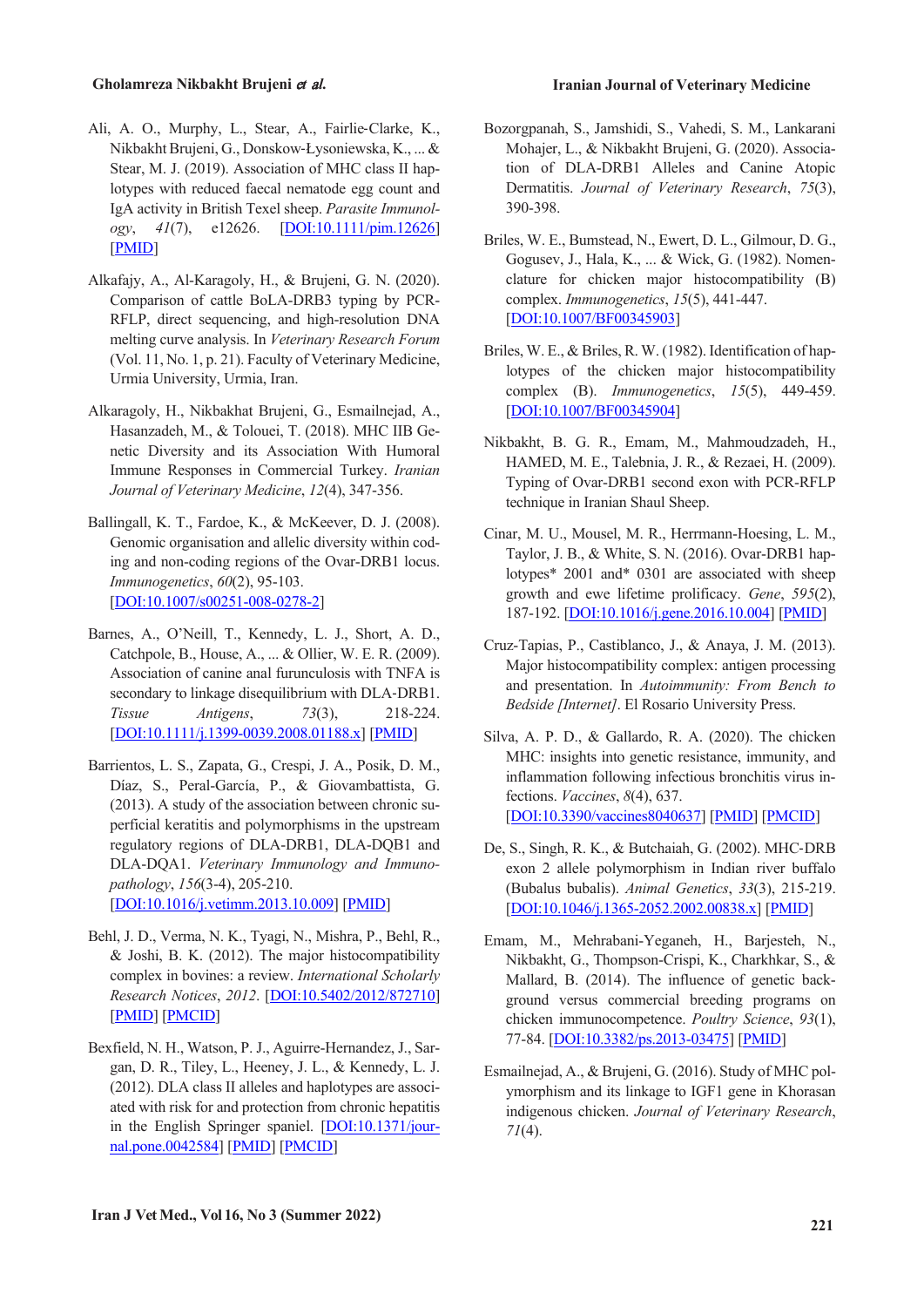- Esmailnejad, A., Ganjiani, V., Hosseini‐Nasab, E., & Nazifi, S. (2022). Association of Ovar‐DRB1 alleles with innate immune responses in sheep. *Veterinary Medicine and Science*, *8*(2), 752-757. [DOI:10.1002/VMS3.683/v2/response1]
- Esmailnejad, A., Brujeni, G. N., & Badavam, M. (2017). LEI0258 microsatellite variability and its association with humoral and cell mediated immune responses in broiler chickens. *Molecular Immunology*, *90*, 22-26. [DOI:10.1016/j.molimm.2017.06.027] [PMID]
- Ewald, S. J., Ye, X., Avendano, S., McLeod, S., Lamont, S. J., & Dekkers, J. C. M. (2007). Associations of BF2 alleles with antibody titres and production traits in commercial pure line broiler chickens. *Animal Genetics*, *38*(2), 174-176. [DOI:10.1111/j.1365- 2052.2007.01574.x]
- Jamshidi, R., NIKBAKHT, B. G., Derakhshandeh, A., & Talebnia, R. (2011). Exon 2 Ovar-DRB1 gene polymorphism in the Iranian Sangsari sheep. [DOI:10.1016/j.psj.2019.11.029] [PMID] [PMCID]
- Fulton, J. E. (2020). Advances in methodologies for detecting MHC-B variability in chickens. *Poultry Science*, *99*(3), 1267-1274. [DOI:10.1016/j.psj.2019.11.029] [PMID] [PMCID]
- Fulton, J. E., Juul-Madsen, H. R., Ashwell, C. M., McCarron, A. M., Arthur, J. A., O'Sullivan, N. P., & Taylor, R. L. (2006). Molecular genotype identification of the Gallus gallus major histocompatibility complex. *Immunogenetics*, *58*(5), 407-421. [DOI:10.1007/s00251- 006-0119-0] [PMID]
- Fulton, J. E., McCarron, A. M., Lund, A. R., Pinegar, K. N., Wolc, A., Chazara, O., ... & Miller, M. M. (2016). A high-density SNP panel reveals extensive diversity, frequent recombination and multiple recombination hotspots within the chicken major histocompatibility complex B region between BG2 and CD1A1. *Genetics Selection Evolution*, *48*(1), 1-15. [DOI:10.1186/s12711-015-0181-x] [PMID] [PMCID]
- Giovambattista, G., Moe, K. K., Polat, M., Borjigin, L., Hein, S. T., Moe, H. H., ... & Aida, Y. (2020). Characterization of bovine MHC DRB3 diversity in global cattle breeds, with a focus on cattle in Myanmar. *BMC Genetics*, *21*(1), 1-17. [DOI:10.1186/s12863-020- 00905-8] [PMID] [PMCID]
- Greer, K. A., Wong, A. K., Liu, H., Famula, T. R., Pedersen, N. C., Ruhe, A., ... & Neff, M. W. (2010). Necrotizing meningoencephalitis of Pug dogs associates with dog leukocyte antigen class II and resembles

acute variant forms of multiple sclerosis. *Tissue Antigens*, *76*(2), 110-118. [DOI:10.1111/j.1399- 0039.2010.01484.x] [PMID]

- Han, B., Lian, L., Qu, L., Zheng, J., & Yang, N. (2013). Abundant polymorphisms at the microsatellite locus LEI0258 in indigenous chickens. *Poultry Science*, *92*(12), 3113-3119. [DOI:10.3382/ps.2013-03416]
- Han, Q. H., Sun, R. N., Yang, H. Q., Wang, Z. W., Wan, Q. H., & Fang, S. G. (2019). MHC class I diversity predicts non-random mating in Chinese alligators (Alligator sinensis). *Heredity*, *122*(6), 809-818. [DOI:10.1038/s41437-018-0177-8]
- Hediger, R., Ansari, H. A., & Stranzinger, G. F. (1991). Chromosome banding and gene localizations support extensive conservation of chromosome structure between cattle and sheep. *Cytogenetic and Genome Research*, *57*(2-3), 127-134. [DOI:10.1159/000133131]
- Herrmann-Hoesing, L. M., White, S. N., Kappmeyer, L. S., Herndon, D. R., & Knowles, D. P. (2008). Genomic analysis of Ovis aries (Ovar) MHC class IIa loci. *Immunogenetics*, *60*(3), 167-176. [DOI:10.1007/s00251- 008-0275-5]
- Hughes, A. M., Jokinen, P., Bannasch, D. L., Lohi, H., & Oberbauer, A. M. (2010). Association of a dog leukocyte antigen class II haplotype with hypoadrenocorticism in Nova Scotia Duck Tolling Retrievers. *Tissue Antigens*, *75*(6), 684-690. [DOI:10.1111/j.1399-0039.2010.01440.x] [PMID]
- Iglesias, G. M., Canet, Z. E., Cantaro, H., Miquel, M. C., Melo, J. E., Miller, M. M., Berres, M. E., & Fulton, J. E. (2019). Mhc-B haplotypes in "Campero-Inta" chicken synthetic line. Poultry Science. [DOI:10.3382/ps/pez431] [PMID]
- Ilhan, F., Keskin, I., & Tozluca, A. (2016). Identification of genetic variation in the major histocompatibility complex gene region in Turkish sheep breeds. *South African Journal of Animal Science*, *46*(4), 366-372. [DOI:10.4314/sajas.v46i4.4]
- Izadi, F., Ritland, C., & Cheng, K. M. (2011). Genetic diversity of the major histocompatibility complex region in commercial and noncommercial chicken flocks using the LEI0258 microsatellite marker. *Poultry Science*, *90*(12), 2711-2717. [DOI:10.3382/ps.2011- 01721] [PMID]
- Jamshidi, R., NIKBAKHT, B. G., Derakhshandeh, A., & Talebnia, R. (2011). Exon 2 Ovar-DRB1 gene polymorphism in the Iranian Sangsari sheep.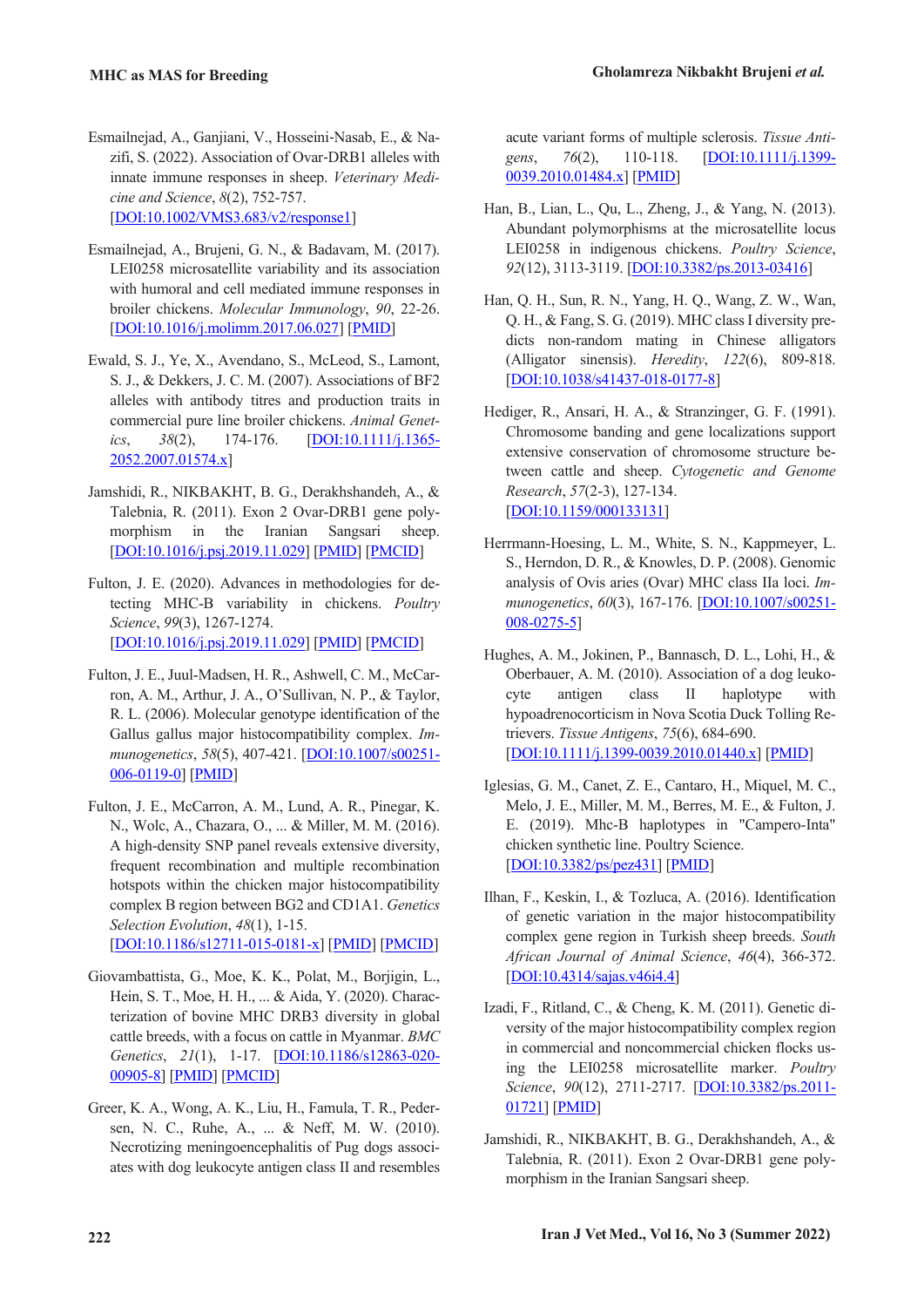- Jaworska, J., Ropka-Molik, K., Wocławek-Potocka, I., & Siemieniuch, M. (2020). Inter-and intrabreed diversity of the major histocompatibility complex (MHC) in primitive and draft horse breeds. *Plos One*, *15*(2), e0228658. [DOI:10.1371/journal.pone.0228658]
- Johansson, F., & Toh, H. (2010). A comparative study of conservation and variation scores. *BMC Bioinformatics*, *11*(1), 1-11. [DOI:10.1186/1471-2105-11-388]
- Keane, O. M., Dodds, K. G.,Crawford, A. M., & McEwan, J. C. (2007). Transcriptional profiling of Ovis aries identifies Ovar-DQA1 allele frequency differences between nematode-resistant and susceptible selection lines. *Physiological Genomics*, *30*(3), 253-261. [DOI:10.1152/physiolgenomics.00273.2006] [PMID]
- Kennedy, L. J., Barnes, A., Ollier, W. E. R., & Day, M. J. (2006). Association of a common dog leucocyte antigen class II haplotype with canine primary immune‐ mediated haemolytic anaemia. *Tissue Antigens*, *68*(6), 502-508. [DOI:10.1111/j.1399-0039.2006.00715.x]
- Kennedy, L. J., Barnes, A., Short, A., Brown, J. J., Lester, S., Seddon, J., ... & Ollier, W. E. R. (2007). Canine DLA diversity: 1. New alleles and haplotypes. *Tissue Antigens*, *69*, 272-288. [DOI:10.1111/j.1399- 0039.2006.00779.x] [PMID]
- Kennedy, L. J., Quarmby, S., Happ, G. M., Barnes, A., Ramsey, I. K., Dixon, R. M., ... & Ollier, W. E. R. (2006). Association of canine hypothyroidism with a common major histocompatibility complex DLA class II allele. *Tissue antigens*, *68*(1), 82-86. [DOI:10.1111/j.1399-0039.2006.00614.x]
- Konnai, S., Nagaoka, Y., Takeshima, S., Onuma, M., & Aida, Y. (2003). Sequences and diversity of 17 new Ovar‐DRB1 alleles from three breeds of sheep. *European Journal of Immunogenetics*, *30*(4), 275-282. [DOI:10.1046/j.1365-2370.2003.00399.x] [PMID]
- Kumari, N., Mishra, S. K., Saini, S., Kumar, A., Loat, S., Dhilor, N., ... & Kataria, R. S. (2021). Identification of novel allelic patterns and evolutionary lineage of BoLA MHC class II DOA locus in indicine and taurine cattle. *Animal Biotechnology*, 1-7. [DOI:10.1080/10495398.2021.1885426]
- Li, C., Huang, R., Nie, F., Li,J., Zhu, W., Shi, X., ... & Ma, R. Z. (2020). Organization of the addax major histocompatibility complex provides insights into ruminant evolution. *Frontiers in Immunology*, *11*, 260. [DOI:10.3389/fimmu.2020.00260]

- Li, H., Zhu, W., Chen, K., Song, W., Shu, J., & Han, W. (2010). Effects of the Polymorphisms of GHR Gene and IGF-1 Gene on Egg Quality in Wenchang Chicken. *Research Journal of Poultry Sciences. 3*(2), 19-22. [DOI:10.3923/rjpscience.2010.19.22]
- Li, Y., Depontieu, F. R., Sidney, J., Salay, T. M., Engelhard, V. H., Hunt, D. F., ... & Mariuzza, R. A. (2010). Structural basis for the presentation of tumor-associated MHC class II-restricted phosphopeptides to CD4+ T cells. *Journal of Molecular Biology*, *399*(4), 596- 603. [DOI:10.1016/j.jmb.2010.04.037]
- Livant, E.J., Brigati,J. R., & Ewald, S.J. (2004). Diversity and locus specificity of chicken MHC B class I sequences. *Animal Genetics*, *35*(1), 18-27. [DOI:10.1111/j.1365-2052.2003.01078.x] [PMID]
- Lwelamira, J., Kifaro, G. C., & Gwakisa, P. S. (2009). Genetic parameters for body weights, egg traits and antibody response against Newcastle Disease Virus (NDV) vaccine among two Tanzania chicken ecotypes. *Tropical Animal Health and Production*, *41*(1), 51-59. [DOI:10.1007/s11250-008-9153-2] [PMID]
- Manjula, P., Fulton, J. E., Seo, D., & Lee, J. H. (2020). Major histocompatibility complex B variability in Korean native chicken breeds. *Poultry Science*, *99*(10), 4704-4713. [DOI:10.1016/j.psj.2020.05.049] [PMID] [PMCID]
- Manjula, P., Kim, M., Cho, S., Seo, D., & Lee, J. H. (2021). High levels of genetic variation in MHC-linked microsatellite markers from native chicken breeds. *Genes*, *12*(2), 240. [DOI:10.3390/genes12020240]
- Manlik, O., Krützen, M., Kopps, A. M., Mann, J., Bejder, L., Allen, S. J., ... & Sherwin, W. B. (2019). Is MHC diversity a better marker for conservation than neutral genetic diversity? A case study of two contrasting dolphin populations. *Ecology and Evolution*, *9*(12), 6986- 6998. [DOI:10.1002/ece3.5265] [PMID] [PMCID]
- Martin, A., Dunnington, E. A., Gross, W. B., Briles, W. E., Briles, R. W., & Siegel, P. B. (1990). Production traits and alloantigen systems in lines of chickens selected for high or low antibody responses to sheep erythrocytes. *Poultry Science*, *69*(6), 871-878. [DOI:10.3382/ps.0690871] [PMID]
- Massey, J., Boag, A., Short, A. D., Scholey, R. A., Henthorn, P. S., Littman, M. P., ... & Kennedy, L. J. (2013). MHC class II association study in eight breeds of dog with hypoadrenocorticism. *Immunogenetics*,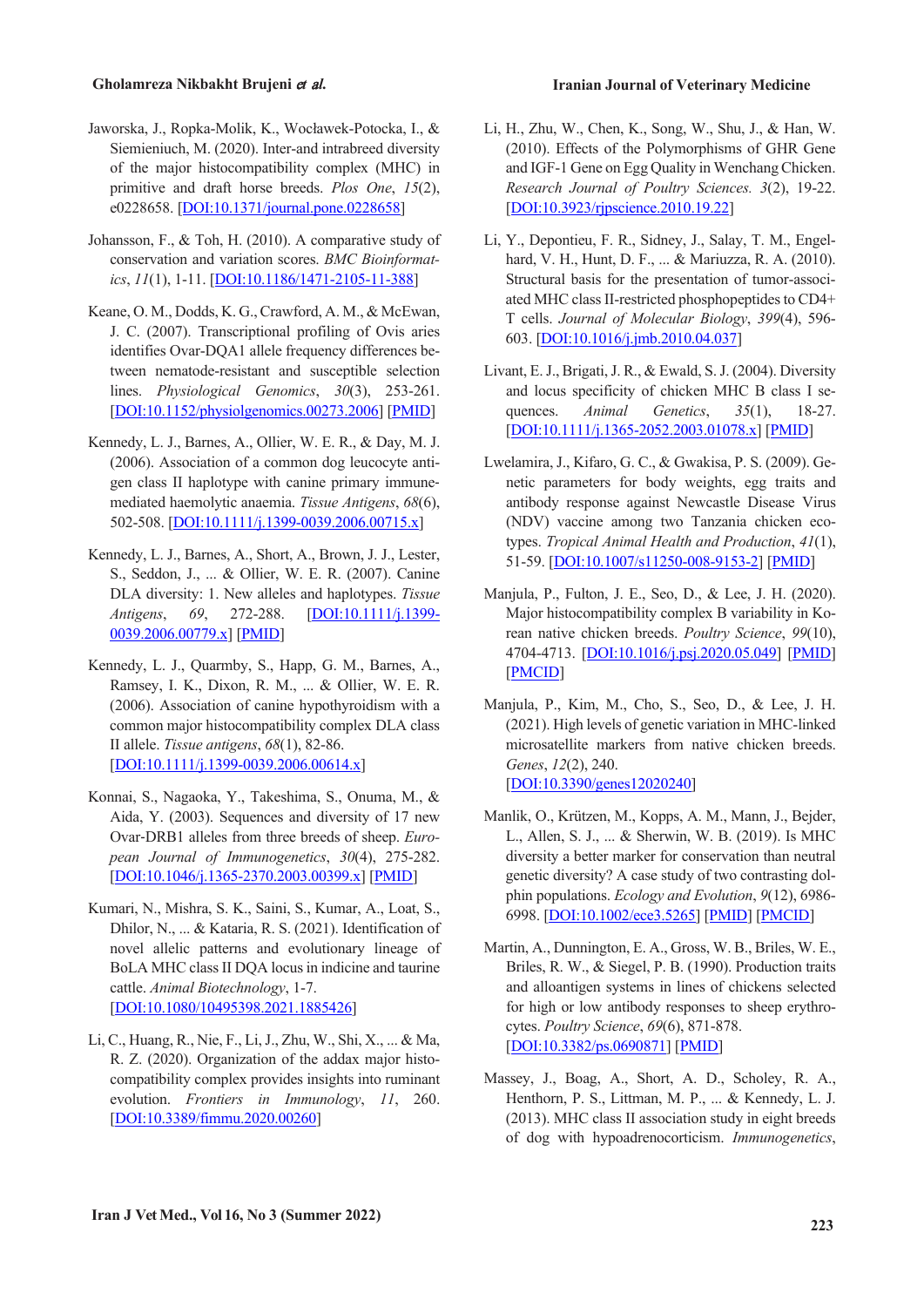*65*(4), 291-297. [DOI:10.1007/s00251-013-0680-2] [PMID]

- Matzaraki, V., Kumar, V., Wijmenga, C., & Zhernakova, A. (2017). The MHC locus and genetic susceptibility to autoimmune and infectious diseases. *Genome Biology*, *18*(1), 1-21. [DOI:10.1186/s13059-017-1207-1] [PMID] [PMCID]
- McMahon, R. M., Friis, L., Siebold, C., Friese, M. A., Fugger, L., & Jones, E. Y. (2011). Structure of HLA-A\* 0301 in complex with a peptide of proteolipid protein: insights into the role of HLA-A alleles in susceptibility to multiple sclerosis. *Acta Crystallographica Section D: Biological Crystallography*, *67*(5), 447-454. [PMCID] [DOI:10.1107/S0907444911007888] [PMID]
- Medina, N. P., De Guia, A. C. M., Venturina, V. M., & Mingala, C. N. (2019). Molecular characterization of MHC II DRB3 gene of swamp- and riverine-type water buffaloes. *Journal of Advanced Veterinary and Animal Research, 6*(3), 308-314. [DOI:10.5455/javar.2019.f349] [PMID] [PMCID]
- Miller, M. M., & Taylor Jr, R. L. (2016). Brief review of the chicken major histocompatibility complex: the genes, their distribution on chromosome 16, and their contributions to disease resistance. *Poultry Science*, *95*(2), 375-392. [DOI:10.3382/ps/pev379] [PMCID]
- Mpenda, F. N., Tiambo, C. K., Juma, J., Pelle, R., Lyantagaye, S. L., & Buza, J. (2020). Association of LEI0258 marker alleles and susceptibility to virulent newcastle disease virus infection in kuroiler, sasso, and local Tanzanian Chicken Embryos. *Journal of Pathogens*, *2020*. [DOI:10.1155/2020/5187578] [PMID] [PMCID]
- Mwambene, P. L., Kyallo, M., Machuka, E., Githae, D., & Pelle, R. (2019). Genetic diversity of 10 indigenous chicken ecotypes from Southern Highlands of Tanzania based on Major Histocompatibility Complexlinked microsatellite LEI0258 marker typing. *Poultry Science*, *98*(7), 2734-2746. [DOI:10.3382/ps/pez076] [PMID] [PMCID]
- Nakamura, T., Shirouzu, T., Nakata, K., Yoshimura, N., & Ushigome, H. (2019). The role of major histocompatibility complex in organ transplantation-donor specific anti-major histocompatibility complex antibodies analysis goes to the next stage. *International Journal of Molecular Sciences*, *20*(18), 4544. [DOI:10.3390/ijms20184544] [PMCID]
- Nikbakht Brujeni, G., Ghorbanpour, R., & Esmailnejad, A. (2016). Association of BoLA-DRB3. 2 alleles with

BLV infection profiles (persistent lymphocytosis/lymphosarcoma) and lymphocyte subsets in Iranian Holstein cattle. *Biochemical Genetics*, *54*(2), 194-207. [DOI:10.1007/s10528-016-9712-6] [PMID]

- Nikbakhat, G., Tajbakhsh, H., Mokhber Dezfooli, M., Zahrai Salehi, T., Rabani, M., Gharibi, D., ... & Khormali, M. (2011). Association between amino acid sequences in peptide binding region (BOLA-DRB3) and susceptibility or resistance to calf diarrhea. *Journal of Veterinary Research*, *66*(1), 23-52.
- Nikbakht, G., & Esmailnejad, A. (2015). Chicken major histocompatibility complex polymorphism and its association with production traits. *Immunogenetics*, *67*(4), 247-252. [DOI:10.1007/s00251-015-0832-7] [PMID]
- Nikbakht, G., Esmailnejad, A., & Barjesteh, N. (2013). LEI0258 microsatellite variability in Khorasan, Marandi, and Arian chickens. *Biochemical Genetics*, *51*(5), 341-349. [DOI:10.1007/s10528-013-9567-z] [PMID]
- Nikbakht, G., Rezaii, H., Stear, M. J., Talebi, M. A., & Mahmoudzadeh, H. (2012). Allelic polymorphism in the second exon of Ovar-DRB1 in fat-tailed sheep. *The Veterinary Journal*, *192*(3), 547-549. [DOI:10.1016/j.tvjl.2011.08.025] [PMID]
- Niskanen, A. K., Kennedy, L. J., Lohi, H., Aspi, J., & Pyhäjärvi, T. (2016). No evidence of prenatal diversifying selection at locus or supertype levels in the dog MHC class II loci. *Canine Genetics and Epidemiology*, *3*(1), 1-12. [DOI:10.1186/s40575-016-0038-9] [PMID] [PMCID]
- Othman, O. E., Khodary, M. G., El-Deeb, A. H., & Hussein, H. A. (2018). Five BoLA-DRB3 genotypes detected in Egyptian buffalo infected with Foot and Mouth disease virus serotype O. *Journal of Genetic Engineering and Biotechnology*, *16*(2), 513-518. [DOI:10.1016/j.jgeb.2018.02.009] [PMID] [PMCID]
- Radwan, J., Babik, W., Kaufman, J., Lenz, T. L., & Winternitz, J. (2020). Advances in the evolutionary understanding of MHC polymorphism. *Trends in Genetics*, *36*(4), 298-311. [DOI:10.1016/j.tig.2020.01.008] [PMID]
- Ranjbar, M. M., Ataei, S., Nikbakht Brujeni, G., & Golabdar, S. (2017). Analysis of variations, structures, and phylogenic characteristics of bovine leukocyte antigen DRB3 exon2. *Archives of Razi Institute*, *72*(3), 147-157.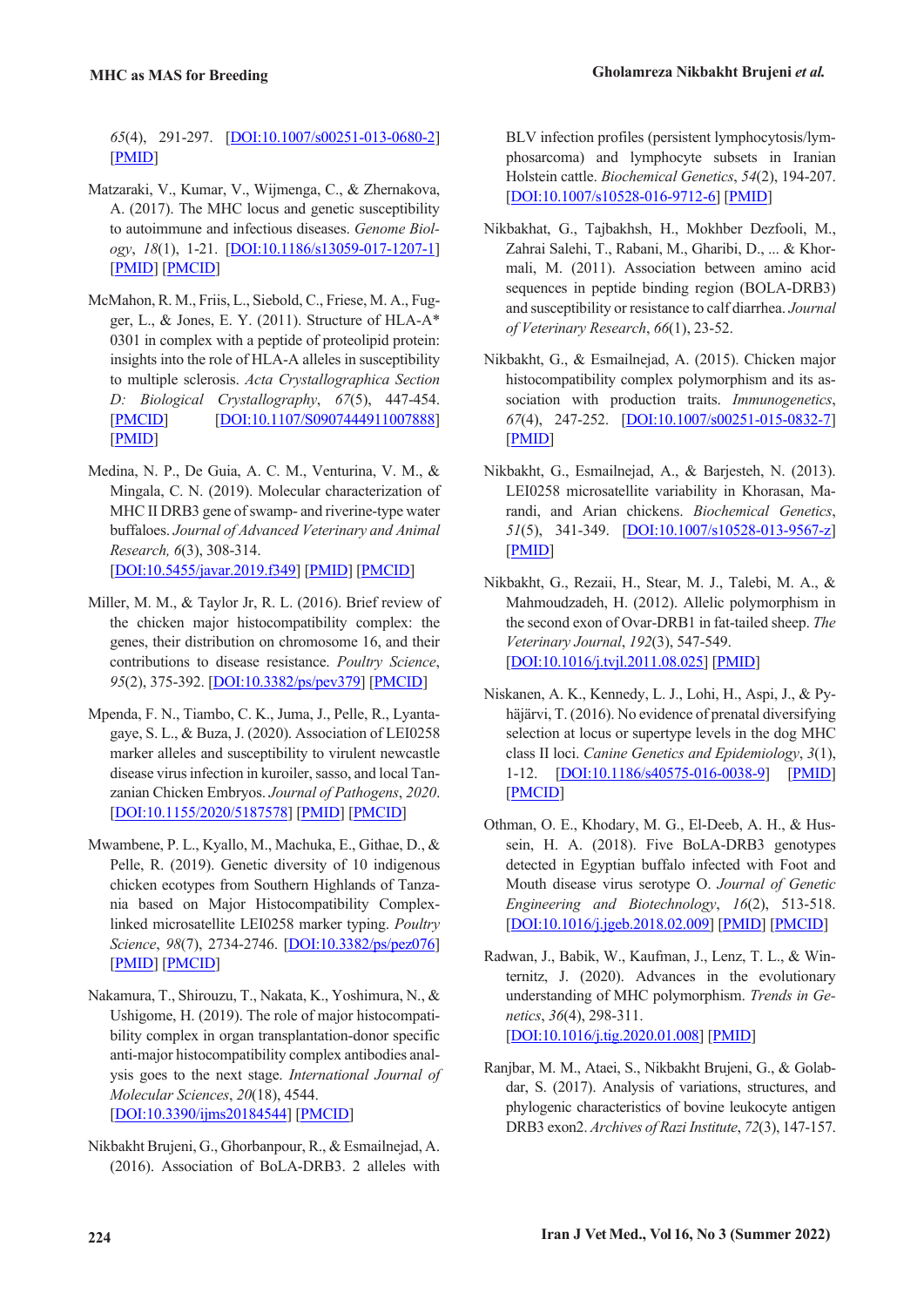- **Gholamreza Nikbakht Brujeni** <sup>e</sup>*t* <sup>a</sup>*l.* **Iranian Journal of Veterinary Medicine**
- Ranjbar, M. M., Nikbakht, G., Ghadrdan Mashhadi, A. R., & Dabbaghyan, M. (2016). Study of BuLA-DRB3 polymorphism in Khuzestan river buffaloes. Journal of Veterinary Research.
- Rock, K. L., Reits, E., & Neefjes, J. (2016). Present yourself! By MHC class I and MHC class II molecules. *Trends in Immunology*, *37*(11), 724-737. [DOI:10.1016/j.it.2016.08.010] [PMID] [PMCID]
- Sayers, G., Good, B., Hanrahan, J. P., Ryan, M., Angles, J. M., & Sweeney, T. (2005). Major histocompatibility complex DRB1 gene: its role in nematode resistance in Suffolk and Texel sheep breeds. *Parasitology*, *131*(3), 403-409. [DOI:10.1017/S0031182005007778] [PMID]
- Scott, P. C., Maddox, J. F., Gogolin-Ewens, K. J., & Brandon, M. R. (1992). The nucleotide sequence and evolution of ovine MHC class II B genes: DQB and DRB. *Immunogenetics*, *35*(3), 217-217. [DOI:10.1007/BF00185117] [PMID]
- Sehnal, D., Bittrich, S., Deshpande, M., Svobodová, R., Berka, K., Bazgier, V., ... & Rose, A. S. (2021). Mol\* Viewer: modern web app for 3D visualization and analysis of large biomolecular structures. *Nucleic Acids Research*, *49*(W1), W431-W437. [DOI:10.1093/nar/gkab314] [PMID] [PMCID]
- Shen, H., Han, G., Jia, B., Jiang, S., & Du, Y. (2014). MHC-DRB1/DQB1 gene polymorphism and its association with resistance/susceptibility to cystic Echinococcosis in Chinese Merino sheep. *Journal of Parasitology Research*, *2014*. [DOI:10.1155/2014/272601] [PMID] [PMCID]
- Siva Subramaniam, N., Morgan, E. F., Wetherall, J. D., Stear, M. J., & Groth, D. M. (2015). A comprehensive mapping of the structure and gene organisation in the sheep MHC class I region. *BMC Genomics*, *16*(1), 1- 17. [DOI:10.1186/s12864-015-1992-4] [PMID] [PMCID]
- Tizard, I. R. (2018). Immune-mediated inflammatory disease. *Veterinary Immunology. 10th ed.. St. Louis, Missouri, USA: Elsevier*, 423-434.
- Tsai, K. L., Starr-Moss, A. N., Venkataraman, G. M., Robinson, C., Kennedy, L. J., Steiner, J. M., & Clark, L. A. (2013). Alleles of the major histocompatibility complex play a role in the pathogenesis of pancreatic acinar atrophy in dogs. *Immunogenetics*, *65*(7), 501-509. [DOI:10.1007/s00251-013-0704-y]
- Tumer, G., Simpson, B., & Roberts, T. K. (2019). Genetics, human major histocompatibility complex (MHC).
- Vahedi, S. M., Nikbakht, G., Jamshidi, S., Lankarani, L., Alimi, N., & Esmailnejad, A. (2019). Association between DLA-DRB1. 2 allelic diversity and development of mammary gland tumors in dogs. *Acta Veterinaria Scandinavica*, *61*(1), 1-8. [DOI:10.1186/s13028-019- 0491-z. PMID: 31727096.] [PMID] [PMCID]
- Vieira, M. L. C., Santini, L., Diniz, A. L., & Munhoz, C. D. F. (2016). Microsatellite markers: what they mean and why they are so useful. *Genetics and Molecular Biology*, *39*, 312-328. [DOI:10.1590/1678-4685- GMB-2016-0027] [PMID] [PMCID]
- Wagner,J. L. (2003). Molecular organization of the canine major histocompatibility complex. *Journal of Heredity*, *94*(1), 23-26. [DOI:10.1093/jhered/esg002] [PMID]
- White, S. N., & Knowles, D. P. (2013). Expanding possibilities for intervention against small ruminant lentiviruses through genetic marker-assisted selective breeding. *Viruses*, *5*(6), 1466-1499. [DOI:10.3390/v5061466] [PMID] [PMCID]
- Wieczorek, M., Abualrous, E. T., Sticht,J., Álvaro-Benito, M., Stolzenberg, S., Noé, F., & Freund, C. (2017). Major histocompatibility complex (MHC) class I and MHC class II proteins: conformational plasticity in antigen presentation. *Frontiers in Immunology*, *8*, 292. [DOI:10.3389/fimmu.2017.00292] [PMID] [PMCID]
- Wilbe, M., Jokinen, P., Hermanrud, C., Kennedy, L. J., Strandberg, E., Hansson-Hamlin, H., ... & Andersson, G. (2009). MHC class II polymorphism is associated with a canine SLE-related disease complex. *Immunogenetics*, *61*(8), 557-564. [DOI:10.1007/s00251-009- 0387-6] [PMID]
- Wosen, J. E., Mukhopadhyay, D., Macaubas, C., & Mellins, E. D. (2018). Epithelial MHC class II expression and its role in antigen presentation in the gastrointestinal and respiratory tracts. *Frontiers in Immunology*, 2144. [DOI:10.3389/fimmu.2018.02144] [PMID] [PMCID]
- Wu, T. T., & Kabat, E. A. (1970). An analysis of the sequences of the variable regions of Bence Jones proteins and myeloma light chains and their implications for antibody complementarity. *The Journal of Experimental Medicine*, *132*(2), 211-250.
- Yuan, Y., Zhang, H., Yi, G., You, Z., Zhao, C., Yuan, H., ... & Lian, L. (2021). Genetic Diversity of MHC BF/BL Region in 21 Chicken Populations. *Frontiers in Genetics*, *12*. [DOI:10.3389/fgene.2021.710770]

# **Iran <sup>J</sup> VetMed., Vol 16, No <sup>3</sup> (Summer 2022) <sup>225</sup>**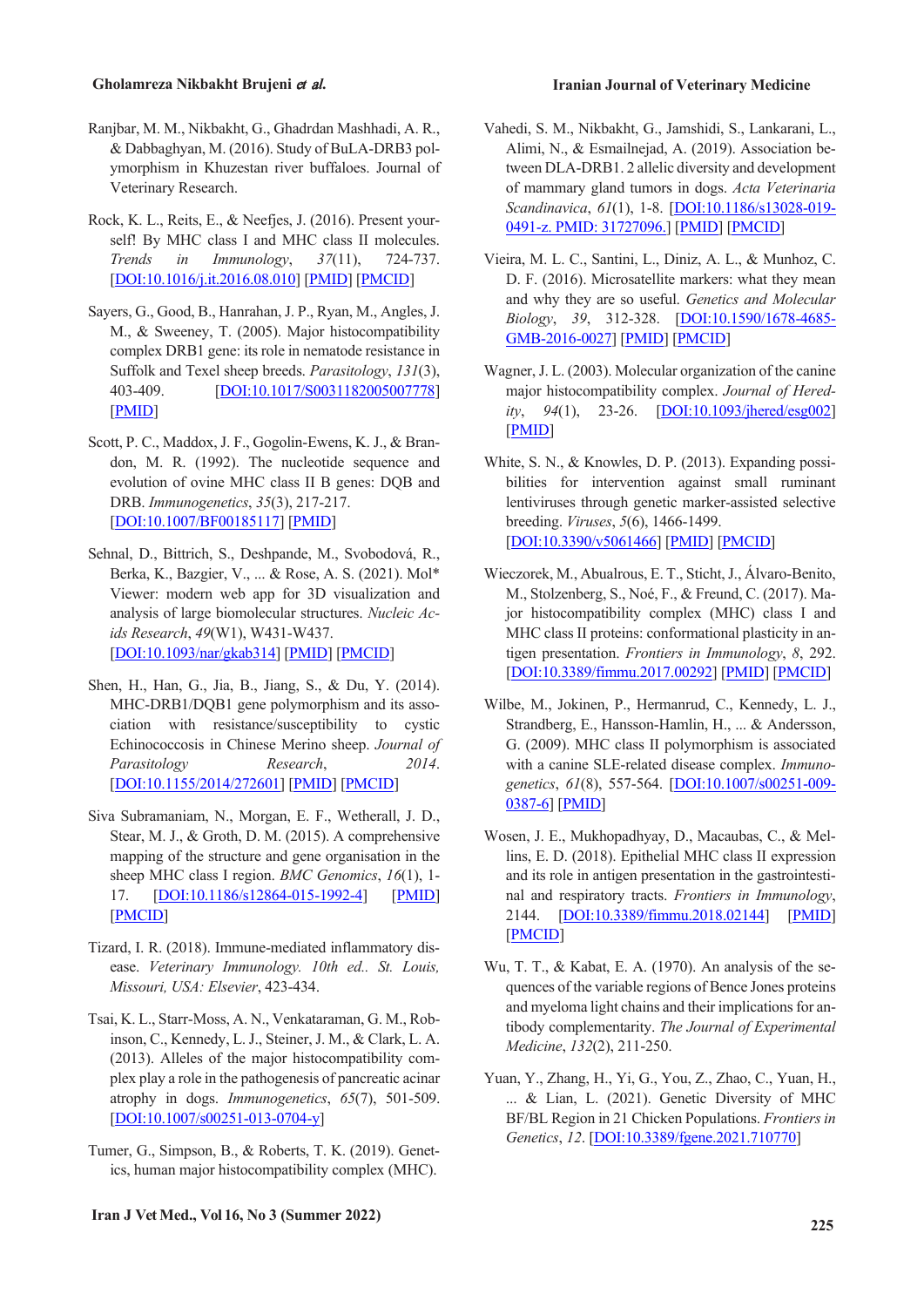Zakharova, M. Y., Belyanina, T. A., Sokolov, A. V., Kiselev, I. S., & Mamedov, A. E. (2019). The contribution of major histocompatibility complex class II genes to an association with autoimmune diseases. *Acta Naturae, 11*(4), 4-12. [DOI:10.32607/20758251- 2019-11-4-4-12] [PMID] [PMCID].